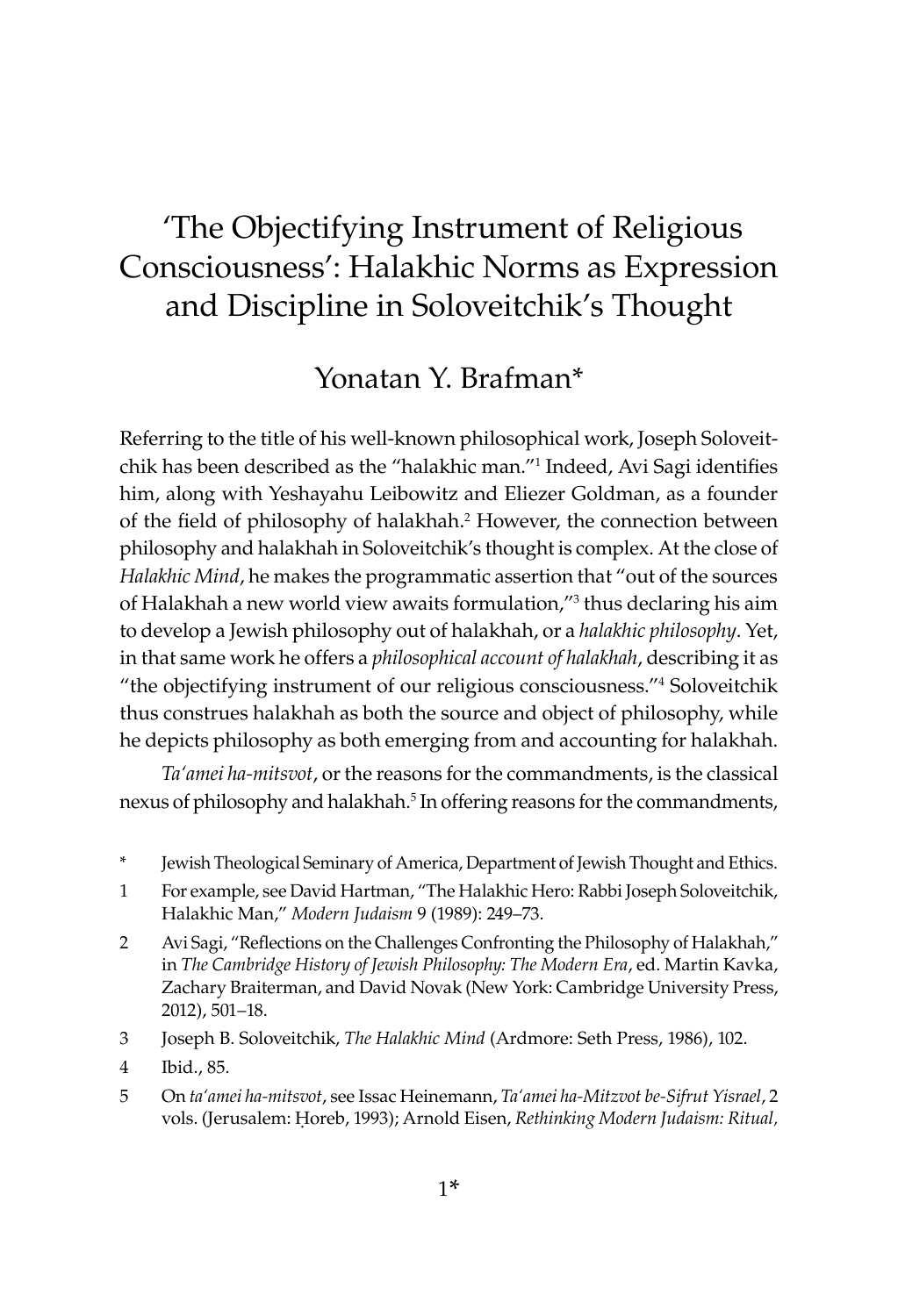Jewish thinkers aim to justify them by setting them within an overarching philosophical framework.<sup>6</sup> As such, corresponding to the two relations between philosophy and halakhah that Soloveitchik articulates, in this essay I suggest that he also presents two approaches to the reasons for the commandments. When he directly discusses the project of *ta'amei ha-mitsvot*, he argues that the reasons for the commandments must be generated out of reflection on the commandments themselves. Indeed, these internally generated reasons are the basis for his proposed halakhic philosophy. However, he also offers a more substantive position on the reasons for the commandments that emerges from his philosophical account of halakhah. In it he conceptualizes halakhah as the expression of collective Jewish consciousness's response to reality. In engaging in halakhic practice as a discipline the Jewish individual, in turn, guides his actions and shapes his emotions to respond appropriately to reality.

I also contend that these two approaches to *ta'amei ha-mitsvot* do not sit side-by-side. The latter, which derives from Soloveitchik's philosophical account of halakhah, is more fundamental. Because the commandments are the expression of Jewish collective consciousness's response to reality, he insists that, methodologically, the reasons for specific commandments must emerge out of reflection on the commandments themselves. Still, only his philosophical account of halakhah actually attempts to justify the commandments. Additionally, only it explains Soloveitchik's preoccupation with the category of "experiential mitsvot," the fulfillment of which requires the presence of specific emotional states. Finally, only it explains some of his views of halakhic-legal practice.

*Commandment, Community* (Chicago: University of Chicago Press, 1998); and Josef Stern, *Problems and Parables of the Law: Maimonides and Naḥmanides on the Reasons for the Commandments (Ta'amei Ha-Mitzvot)* (Albany: SUNY Press, 1998).

6 On *ta'amei ha-mitsvot* as a philosophical project, see David Novak, "The Talmud as a Source for Philosophical Reflection," in *History of Jewish Philosophy*, ed. Daniel H. Frank and Oliver Leaman (New York: Routledge, 1997), 49–63; Daniel Rynhold, *Two Models of Jewish Philosophy: Justifying One's Practices* (New York: Oxford University Press, 2005); and Yonatan Y. Brafman, "Critical Philosophy of Halakha: The Justification of Halakhic Norms and Authority" (PhD diss., Columbia University, New York, 2014).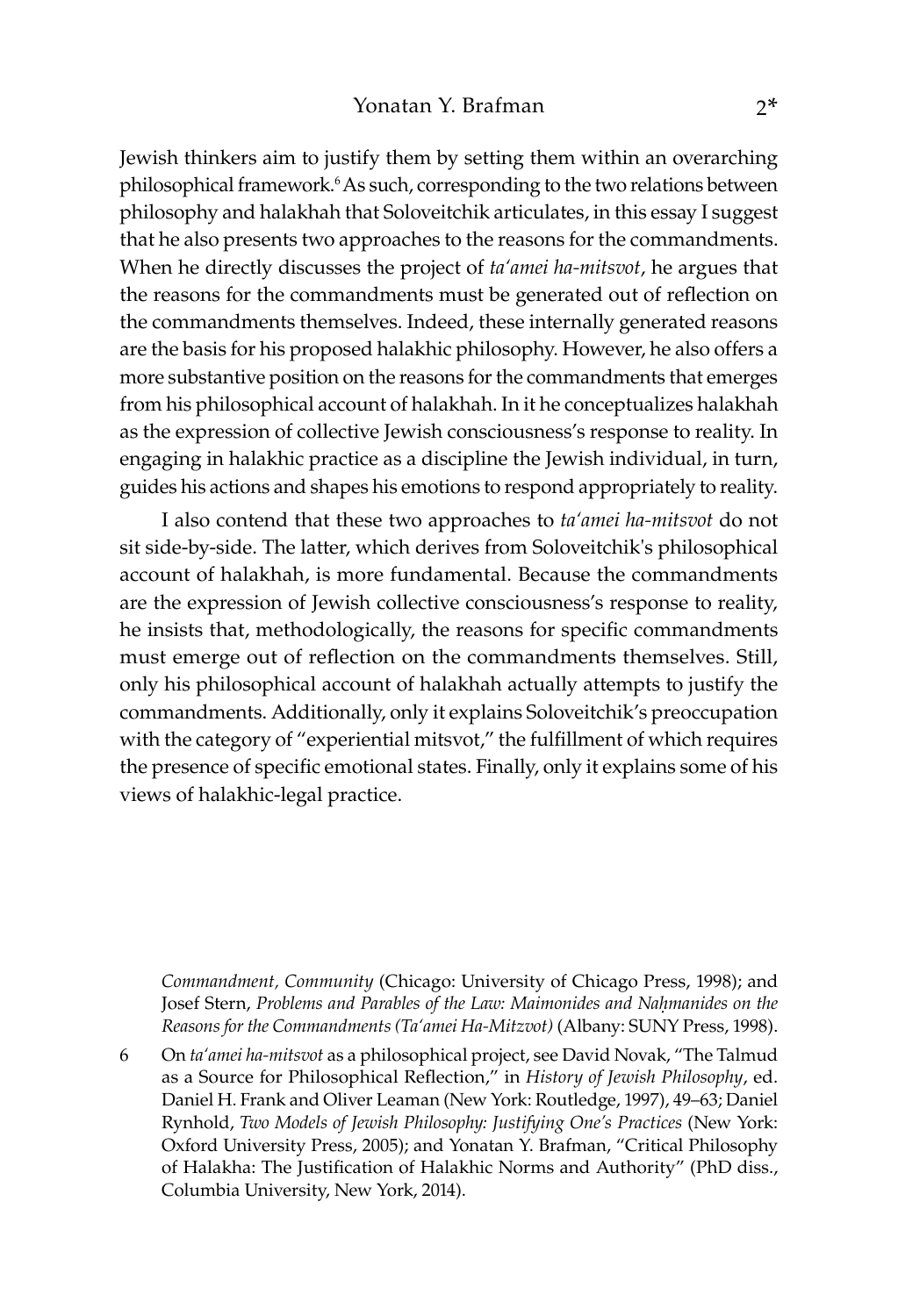# I. *Halakhic Mind*: Prolegomenon to Any Future Jewish Philosophy

Dov Schwartz has masterfully demonstrated that the views expressed in *Halakhic Man* about halakhah should not be attributed to Soloveitchik.7 The focus of my analysis of Soloveitchik's philosophy of halakhah is thus *Halakhic Mind*. However, because this work is susceptible to different interpretations and I will propose a new one, I must first offer a sketch of its argument. This sketch will necessarily be spare, as it will establish a baseline for different interpretations. The sketch will also flag two central difficulties for the argument*.* I will then offer an interpretation of it that resolves these difficulties and, in the process, reveals Soloveitchik's overarching strategy for justifying the commandments.

There are four steps in the argument of *Halakhic Mind*:

(1) Soloveitchik contends that epistemological pluralism is warranted. He argues that developments in early twentieth-century science and philosophy of science demonstrate that natural science is not the only approach to the world that offers knowledge. Far from presenting a unified account of reality, methodological and conceptual heterogeneity has been discovered within science itself. But if pluralism is recognized within science itself, there is no ruling out non-scientific cognitive approaches to reality.

Crucially, in arguing for epistemological pluralism, Soloveitchik rejects mere "methodological pluralism." Instead, he insists on a realist pluralism, writing that "in the final analysis pluralism is founded on reality itself…. [T]he object reveals itself in manifold ways to the subject."8 In some sense that is not specified, diverse cognitive approaches capture different aspects of one reality. Jonathan Sacks criticizes this feature of the argument, claiming that "the very force of the argument suggests that reality can be sliced up and interpreted infinitely many ways. And if reality corresponds to each of them, is it significant to say that it corresponds to any?"<sup>9</sup> To him, Soloveitchik's

- 7 Dov Schwartz, *Religion or Halakha: The Philosophy of Rabbi Joseph B. Soloveitchik, Volume One*, trans. Batya Stein (Boston: Brill, 2013).
- 8 Soloveitchik, *Halakhic Mind*, 16.
- 9 Jonathan Sacks, "Rabbi Joseph B. Soloveitchik's Early Epistemology," in *Exploring the Thought of Rabbi Joseph B. Soloveitchik*, ed. Marc Angel (Hoboken: Ktav, 1997), 219.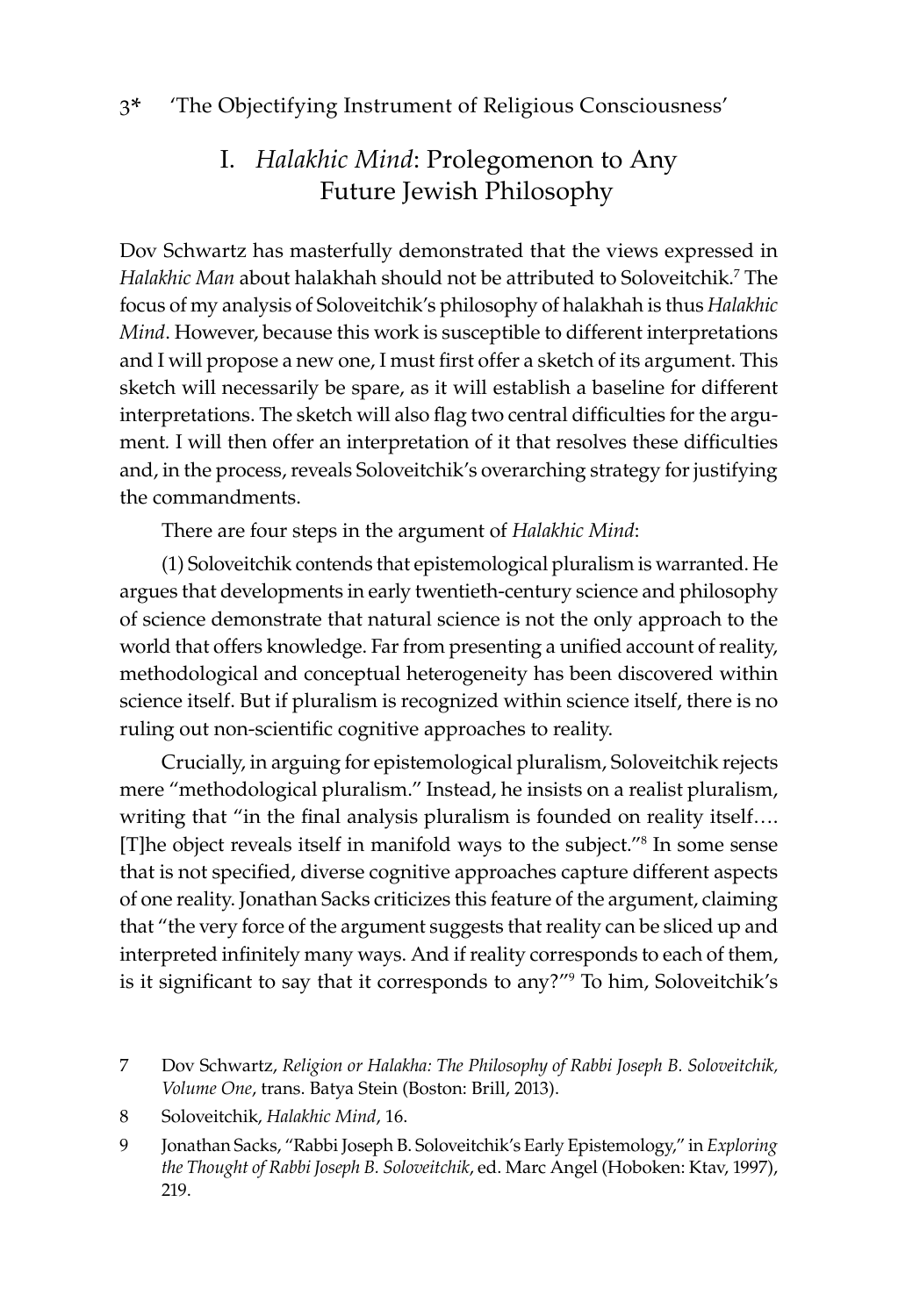pluralism *eo ipso* sacrifices its claim to being cognitive. Pluralism must be anti-realist. The next stage of the argument only deepens the puzzle about the realism of this pluralism.

(2) Soloveitchik turns to demonstrate that religion in particular offers knowledge. His aim is to substantiate the claim that "Religion too has a cognitive approach to reality."10 Together with his rejection of methodological pluralism, he is thus committed to demonstrating the realistic nature of religious experience.

However, the execution of the argument reinforces Sacks's criticisms. Soloveitchik appears to eschew arguments establishing the external existence of the objects of religious cognition in favor of simply analyzing the immanent intentional objects of religious psychic acts. This seems evident from the way he sets up what must be accomplished by the argument: "If and when an eidetic analysis discerns the cognitive components of the religious act, then the theory of cognitive pluralism will substantiate the claim of religion to theoretical interpretation."11 But in the phenomenological method introduced by Edmund Husserl eidetic analysis—the description of objects as they appear to consciousness—brackets out the issue of their actual existence or non-existence.<sup>12</sup> In fact, Soloveitchik seems to acknowledge this directly. He maintains that the theory of intentionality delivers a positive response regarding the cognitive nature of religion because "[n]o psychical act can be performed without coordinating it with an object; the existence, or subsistence or pseudoreality…of an object is warranted by the act itself."<sup>13</sup> Thus, according to him, "every intentional act is implicitly a cognitive one,"<sup>14</sup> including emotional, volitional, and religious psychic acts. If this argument is meant to establish simply that religious psychic acts *purport* to refer to reality, then it is well taken. However, this would not prove that religion is a valid cognitive approach to reality alongside science. As Sacks points out again, according to Soloveitchik's reasoning, since all psychic acts are intentional, they are all cognitive.15 But perhaps the objects of religious "cognition" refer

10 Soloveitchik, *Halakhic Mind*, 41.

- 13 Soloveitchik, *Halakhic Mind*, 41–42.
- 14 Ibid., 43.
- 15 Sacks, "Rabbi Joseph B. Soloveitchik's Early Epistemology," 24.

<sup>11</sup> Ibid.

<sup>12</sup> Edmund Husserl, *Ideas: General Introduction to Pure Phenomenology* (New York: Macmillan, 1931), 101–11.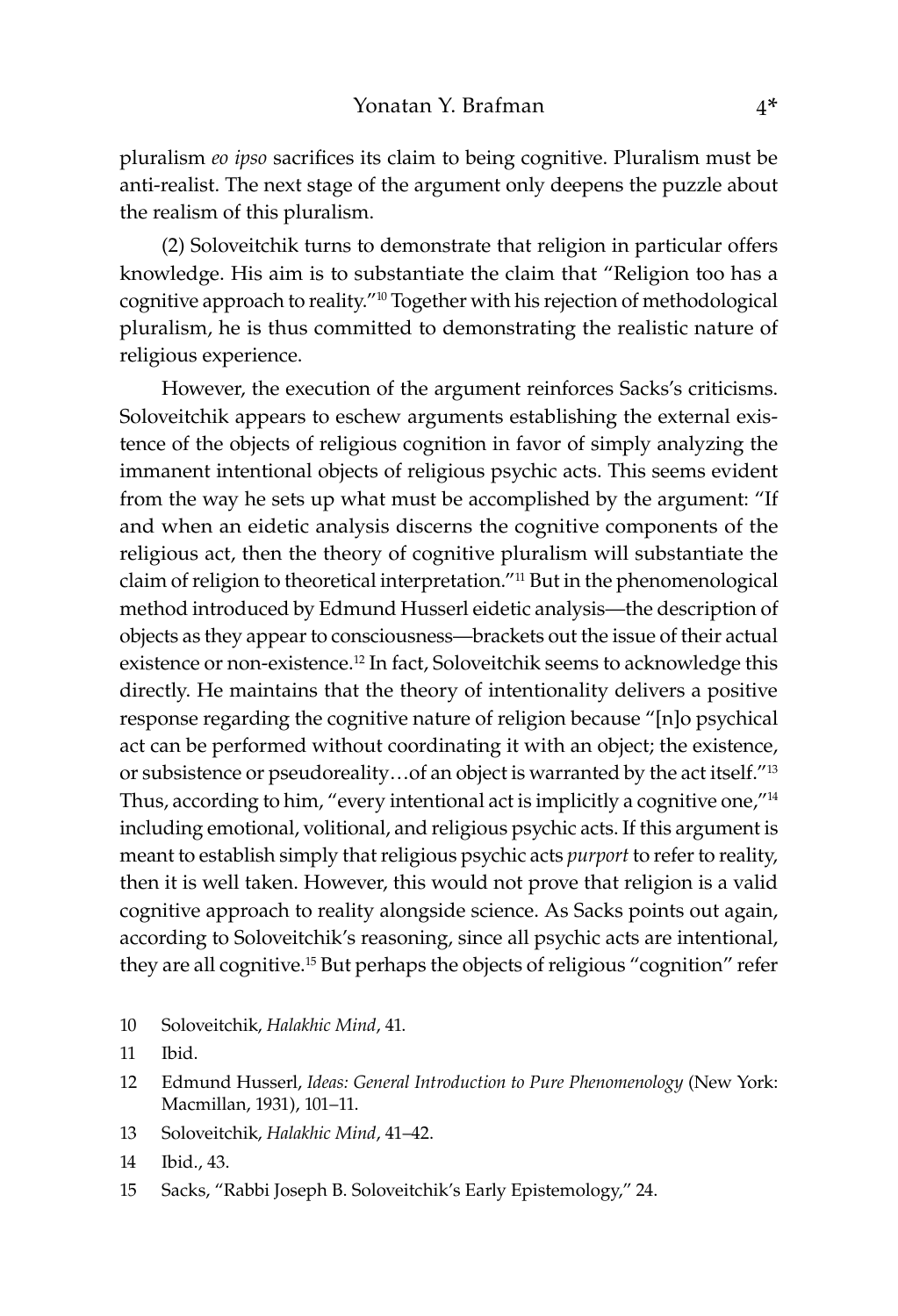falsely to reality. Why not an "error theory" of religious experience? The argument for religious cognition thus seems to disappoint the expectations of realism that Soloveitchik encouraged.

(3) In any case, after establishing to his satisfaction that religion is cognitive, Soloveitchik contends that a modern method of scientific theory construction—reconstruction—should be emulated to access the contents of religious cognition, and, in the process, he presents a theory of religious experience. His argument involves a debate with the phenomenologist Max Scheler, whose influence on Soloveitchik, despite Soloveitchik's disagreements with him, are crucial. Scheler, like Soloveitchik, maintains that religion is an autonomous cognitive approach to reality. However, he also claims that the object of religious psychic acts is God and thus that the object of philosophy of religion should be the content of these religious cognitions of the divine.<sup>16</sup> The researcher must use phenomenological intuition to access these contents. Soloveitchik rejects Scheler's views and holds, in contrast, that the objects of religious cognition are everyday phenomena and that the contents of immediate religious experience are inaccessible and thus not the objects of philosophy of religion.

Soloveitchik rejects Scheler's view on the objects of religious cognition on empirical and epistemological grounds: He claims that *homo religiosus* is directly concerned with the world and not the absolute, and he raises doubts about whether finite man could even cognize the absolute. He does not deny that religious cognition concerns God, but insists that God is apprehended through the world.<sup>17</sup>

Soloveitchik rejects Scheler's view on the object of philosophy of religion for two reasons as well. From a practical perspective, Soloveitchik identifies reliance on intuition with a dismissal of reason in favor of "emotional approaches to reality."18 This seems to be a reference to Scheler's notion of the emotional *a priori*, according to which the initial objects of cognition are not the ordinary objects of experience but values. These values are intuited through acts of perception that are emotional in nature; the intentional objects of feelings are values. This does not mean that value-perception is subjective,

18 Ibid., 53.

<sup>16</sup> On the method of philosophy of religion, or eidology, see Max Scheler, *On the Eternal in Man* (New Brunswick: Transaction Publishers, 2010), 130; on God as the object of religious psychic acts, see ibid., 246.

<sup>17</sup> Soloveitchik, *Halakhic Mind*, 45–46.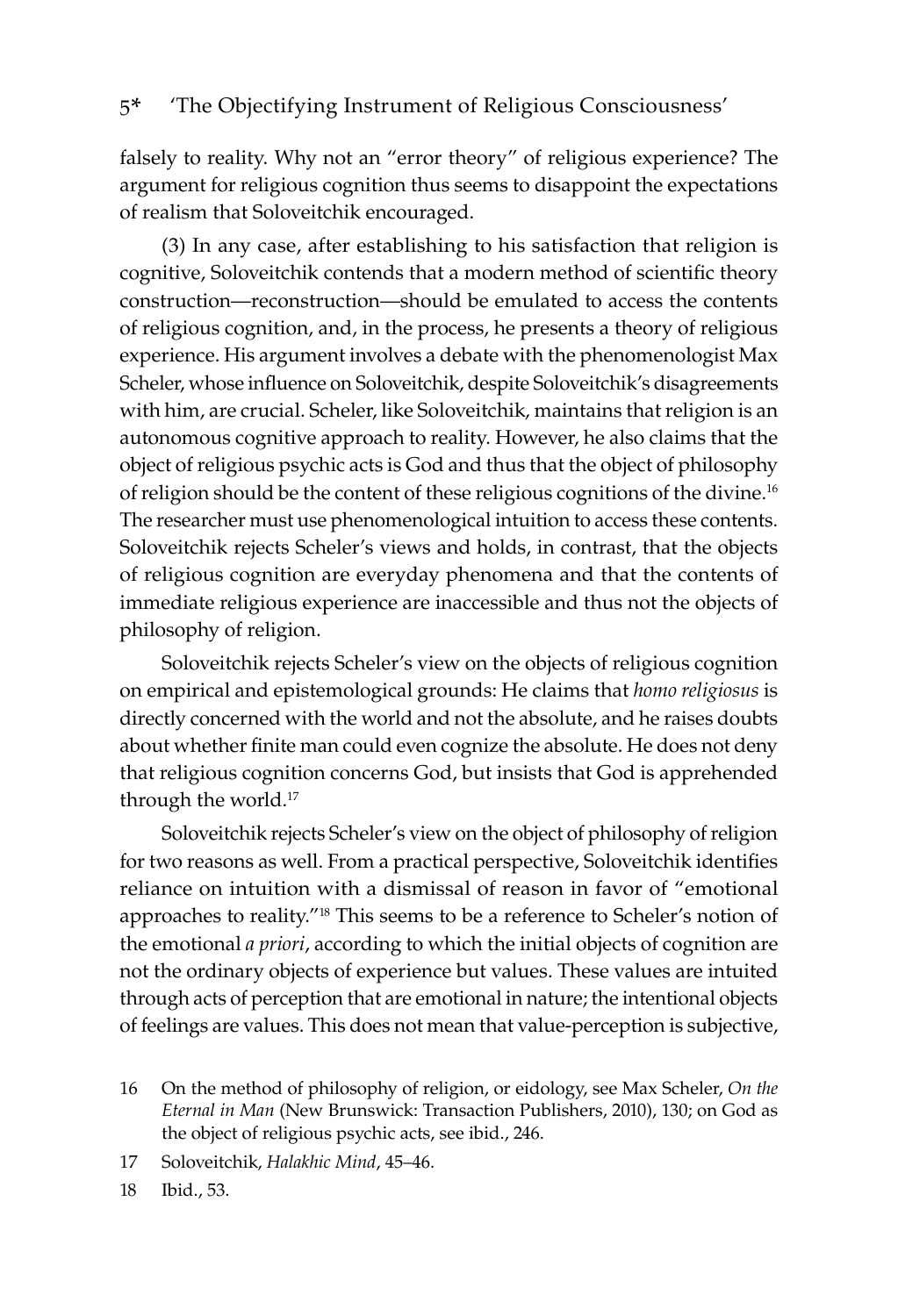however. According to Scheler, there are correct and incorrect ways to feel and perceive values.<sup>19</sup> Nevertheless, Soloveitchik suggests that such views are responsible for catastrophes like the Shoah.20 From a theoretical perspective, he argues that such approaches illicitly move from epistemological pluralism to the claim that non-scientific approaches to reality can directly grasp "the core of nature."<sup>21</sup>

In contrast, Soloveitchik argues that the object of philosophy of religion should be religion's objective forms, that is, its doctrines, norms, and practices. He presents the debate between Kantians and Neo-Kantians regarding the relation between receptivity and spontaneity, or subjectivity and objectivity, in experience. While Kant maintained that both are required for experience, Neo-Kantians—and Soloveitchik seems to mean Hermann Cohen here reduced receptivity and subjectivity to postulations of spontaneity and objectivity. At least from a methodological perspective, Soloveitchik sides with the Neo-Kantians.<sup>22</sup> He argues that immediate experience is subjective and not an object of knowledge. Experience must become objective to be knowable<sup>23</sup>

In presenting his own view, Soloveitchik draws on Paul Natorp's philosophy of science, according to which scientific knowledge of qualitative reality is not possible. Instead, the scientist objectifies reality by constructing a quantitative model of it. However, this is not the end of scientific inquiry. Quantification cannot entirely account for reality—structural models are necessary. These models are stated in qualitative terms and not quantitative formulae. Yet, the qualitative nature of reality is not introduced by returning to immediate experience but by reconstructing it out of the quantitative data.

- 19 For useful introductions to Scheler's thought, see Zachary Davis and Anthony Steinbock, "Max Scheler," in *The Stanford Encyclopedia of Philosophy*, ed. Edward N. Zalta, Winter 2011, http://plato.stanford.edu/archives/win2011/entries/ scheler/; Manfred Frings, *Max Scheler: A Concise Introduction into the World of a Great Thinker* (Milwaukee: Marquette University Press, 1995); and Manfred Frings, *The Mind of Max Scheler: The First Comprehensive Guide Based on the Complete Works* (Milwaukee: Marquette University Press, 1997).
- 20 Soloveitchik, *Halakhic Mind*, 53.
- 21 Ibid., 55.
- 22 Ibid., 66.
- 23 Ibid., 74.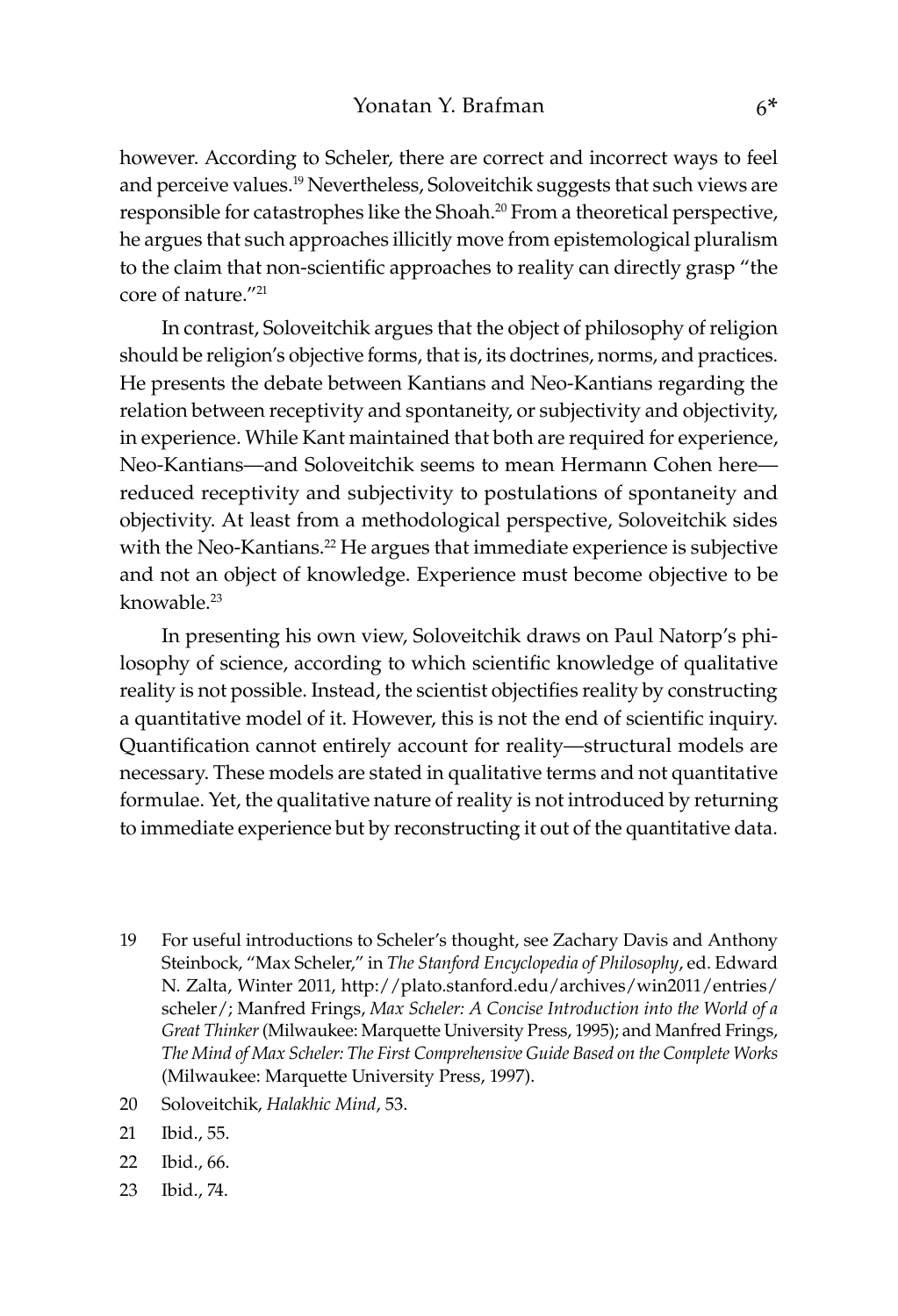Soloveitchik recommends this indirect, reconstructive approach as opposed to Scheler's direct, intuitive approach for philosophy of religion:

We may gain access to religious knowledge of reality with its unique structural aspects in a two-fold way: First by coordinating two series in the religious sphere, the subjective and the objective; and, second, by reconstructing the former out of the latter.<sup>24</sup>

The contents of religious consciousness cannot be apprehended directly; rather, such subjective elements must be reconstructed out of religion's objective forms.

Soloveitchik explains that, like the process of objectification in scientific cognition, there is a process of objectification in "the realm of inwardness," including ethics, aesthetics, and religion:

Religion, which is perhaps more deeply rooted in subjectivity than any other manifestation of the spirit, is also reflected in externalized phenomena which are evolved in the objectification process of the religious consciousness. The aggregate of religious objective constructs is comprised of ethico-religious norms, ritual, dogmas, theoretical postulates, etc. There is a definite trend towards self-transcendence on the part of the spirit. It strives to escape its private inwardness and infiltrate the concrete world encompassed by space and pervaded by corporeal forms…. The objectifying process consists of two incongruous parts. The first remains within the world where subjective and objective aspects are rooted in purely qualitative strata, differing only as to their degree of distinctness and as to their proximity to the psychophysical border. The second is an act of emergence of "spiritual" reality into outward tangible forms…. Religious subjectivity, for example, finds its correlate in a certain norm which, though remaining within spiritual bounds, strives towards the mysterious junction of psyche and physis. The norm is much nearer to the outer fringes of externality than its counterpart, the quasi-non-normative subjectivity.<sup>25</sup>

24 Ibid., 62.

25 Ibid., 67–68.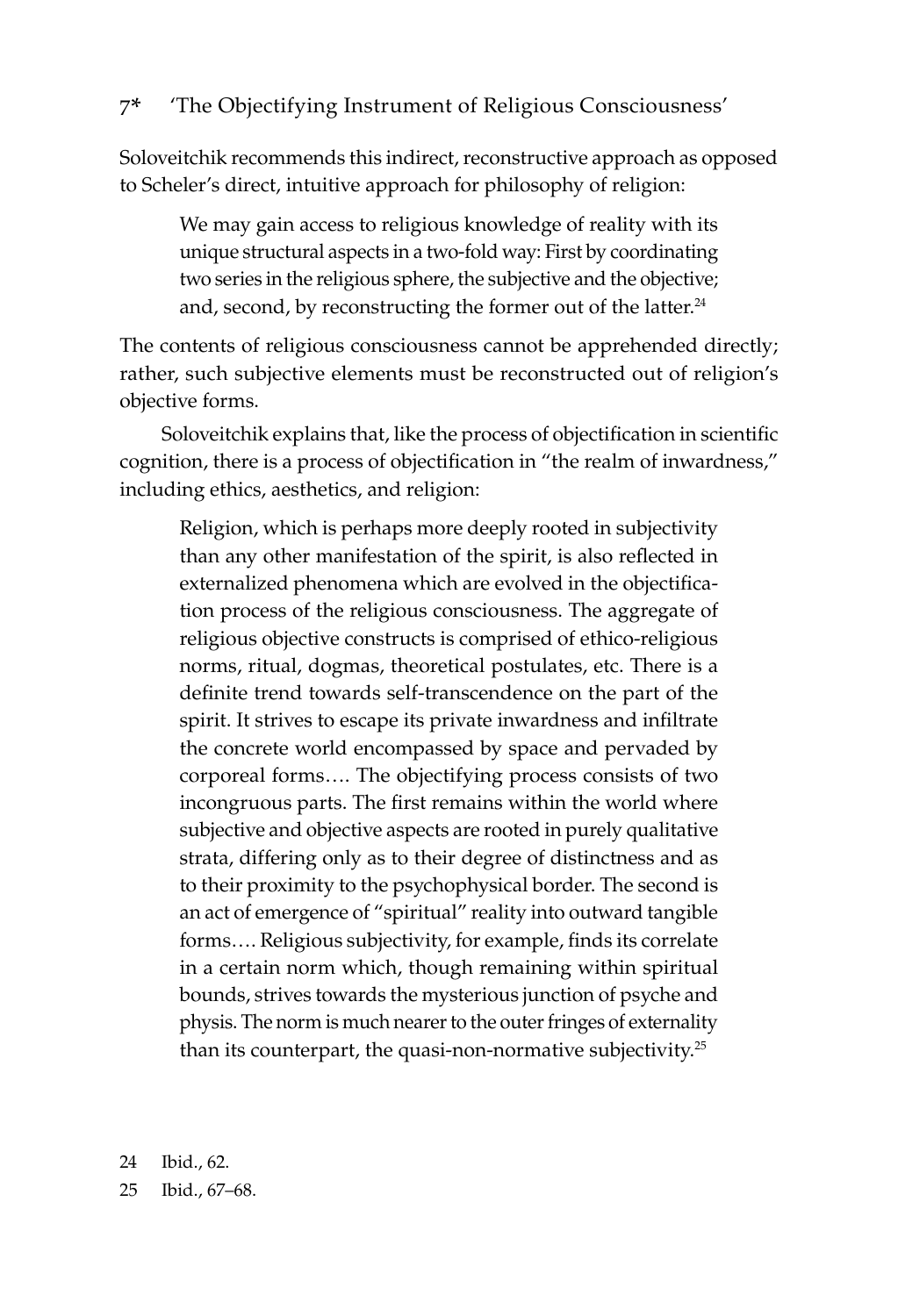Religious consciousness externalizes, or expresses, itself in the doctrinal, normative, and practical forms that constitute religion. Scheler too claims that religious experience is objectified into doctrines, norms, and worship.<sup>26</sup> The difference is that for Soloveitchik immediate religious experience is not available as an object for philosophy of religion. Instead, philosophy of religion's object must be these expressions of consciousness out of which it must reconstruct religious subjectivity.

(4) In the final step of the argument, Soloveitchik's theory of religious experience and approach to philosophy of religion is applied to halakhah and Jewish philosophy. He claims:

Objectification reaches its highest expression in the Halakhah. Halakhah is the act of seizing the subjective flow and converting it into enduring and tangible magnitudes. It is the crystallization of the fleeting individual experience into fixed principles and universal norms. In short, Halakhah is the objectifying instrument of our religious consciousness, the form principle of the transcendental act, the matrix out of which the amorphous religious hylo is cast. Rabbinic legalism, so derided by theologians, is nothing but an exact method of objectification, the modes of our response to what supremely impresses us.<sup>27</sup>

Halakhah is the objectified expression of Jewish collective consciousness. It expresses the contents of its cognition in the objective form of doctrines, norms, and practices. These objectifications provide the only means for accessing the contents of Jewish religious cognition.

Consequently, Soloveitchik argues that the reconstructive method should be applied to halakhah. In this way, it can contribute to solving "the most perplexing problem…of the rationalization of the commandments (טעמי המצוות(."28 He cautions, however, that reconstruction must be modified to be serviceable for philosophy of religion. It must eschew the "how" question or causal-genetic explanations of the commandments: "the reconstructive method is recommended, but it cannot generate a causal explanation of religion."29 Soloveitchik's application of reconstruction to *ta'amei ha-mitsvot* 

- 26 Scheler, *On the Eternal in Man*, 249; 264.
- 27 Soloveitchik, *Halakhic Mind*, 85.
- 28 Ibid., 91–92.
- 29 Ibid., 87.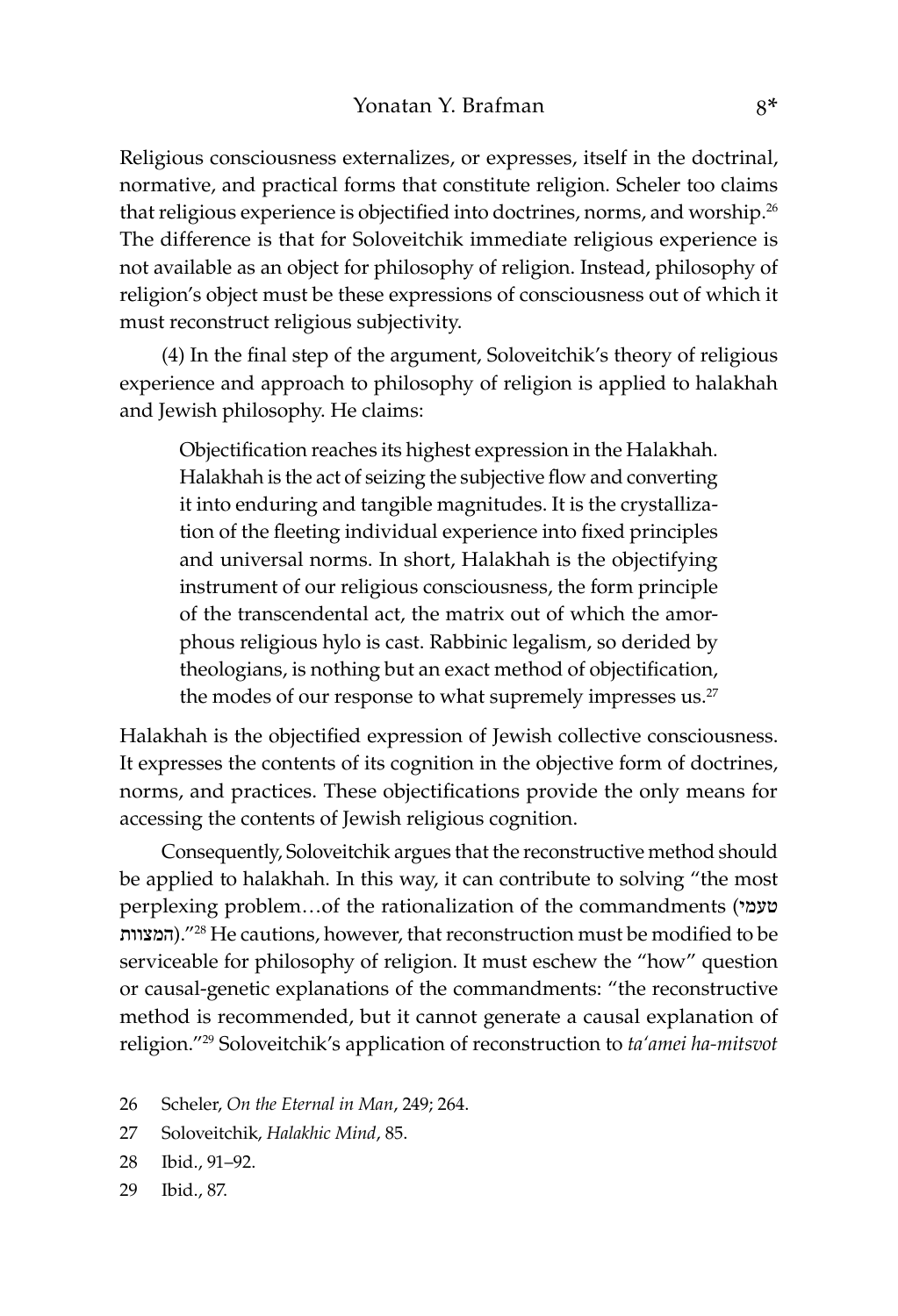is set within a critique of Moses Maimonides's approach in *The Guide of the Perplexed.*<sup>30</sup> Soloveitchik's principal complaint is Maimonides's reliance on such causal-genetic explanations of the commandments, the result of which, Soloveitchik claims, is that "religion no longer operates with unique autonomous norms…and…was converted into technical wisdom." Because Maimonides understands the commandments as means for the achievement of moral, political, and intellectual ends,<sup>31</sup> Soloveitchik contends that their "specific religious content and meaning [was] supplanted by a principle of foreign extraction."32

Instead of this explanatory, causal-genetic "how" question, Soloveitchik insists that philosophy of religion, or philosophy of halakhah, should focus on the "what" question of "descriptive hermeneutics."33 This approach was employed by Maimonides in his legal code, the *Mishneh Torah*, where he

does not pursue the objective causation of the commandments, but attempts to reconstruct its subjective correlative…. He freed himself from the genetic purview and employed a descriptive method of expounding the content and symbolic meaning of the religious norm. The "what" question was his guide in the [*Mishneh Torah*].34

Soloveitchik describes the "what" question as interpretive and focused on the symbolic aspects of norms. As a consequence, reconstruction does not operate with necessity; it cannot establish that a norm was the only way to express its subjective counterpart.35

Still, Soloveitchik claims that "by continuous observation and analysis of the objectified forms of the religious act, the general tendencies and trends latent in religious consciousness may be grasped." By employing descriptive reconstruction, "the philosopher of religion may glean some hints regarding the structure of the most basic religious cognitive concepts."<sup>36</sup> This method

- 31 See ibid., vol. 2, pt. III: 27.
- 32 Soloveitchik, *Halakhic Mind*, 93.
- 33 Ibid., 91–98.
- 34 Ibid., 94.
- 35 Ibid., 95–96.
- 36 Ibid., 99.

<sup>30</sup> See Moses Maimonides, *The Guide of the Perplexed*, 2 vols., trans. Shlomo Pines (Chicago: University of Chicago Press, 1963), vol. 2, pt. III: 26–49.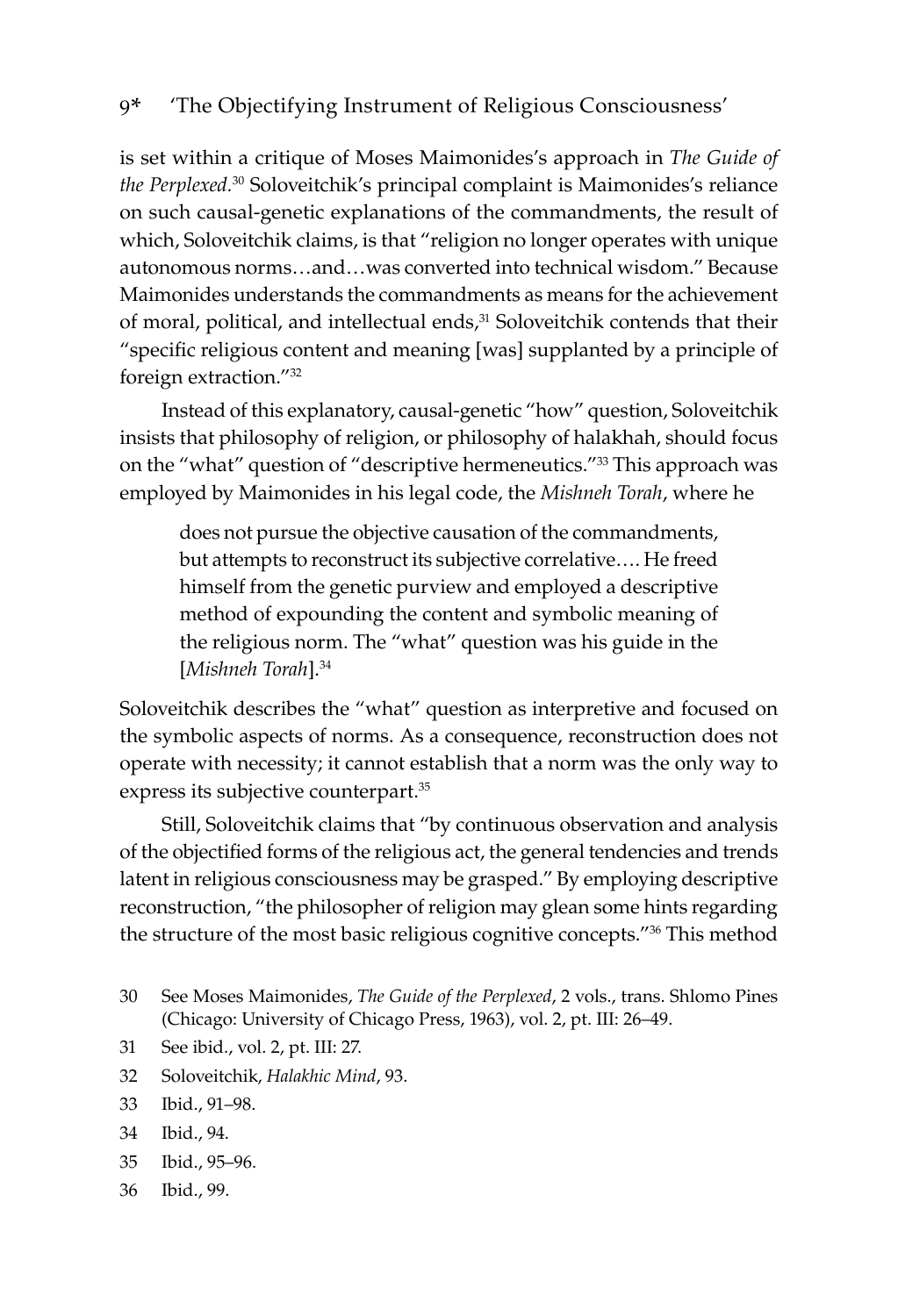thus allows the development of an authentic Jewish philosophy. Instead of subordinating Jewish practice to alien philosophical systems, reconstruction of the commandments could expose the philosophy within halakhah*.* In a rejection of Cohen's *Religion of Reason out of the Sources of Judaism*, Soloveitchik proclaims, "Out of the sources of Halakhah, a new world view awaits formulation."37

# II. Two Approaches to *Ta'amei ha-Mitsvot*

The foregoing sketch of the argument of *Halakhic Mind* left unresolved the nature of the realism of Soloveitchik's epistemological pluralism. It was also intentionally vague about the method of reconstruction and how it justifies the commandments. Now, against the background of earlier interpretations of the argument of the work, I contend that appreciating Soloveitchik's realism is essential for understanding the (limited) role of reconstruction in the justification of the commandments as well as for comprehending their more fundamental justification.

# 1. Reconstruction as Justification

Lawrence Kaplan and Daniel Rynhold have both offered interpretations of reconstruction: While the former focuses on the scientific analogy with which Soloveitchik introduces the method, the latter fixes on the hermeneutic language that emerges when he applies it to halakhah. Neither, I claim, provides a full interpretation of Soloveitchik's argument.

# *(a) Kaplan's Quasi-Scientific Interpretation*

Following Soloveitchik's lead, Kaplan contrasts his approach to justifying the commandments with that of Maimonides in the *Guide of the Perplexed*. Both are interested in rationalizing the commandments and draw on the model of scientific explanation of their day. Maimonides, following Aristotle, views explanation as revealing final causes and presents a teleological account of the commandments. In contrast, Soloveitchik operates with a modern conception of science, which eschews final causes. Modern science, according to him, utilizes a subsumptive model of explanation, according to which "to explain a physical phenomenon means to understand it in light of a general,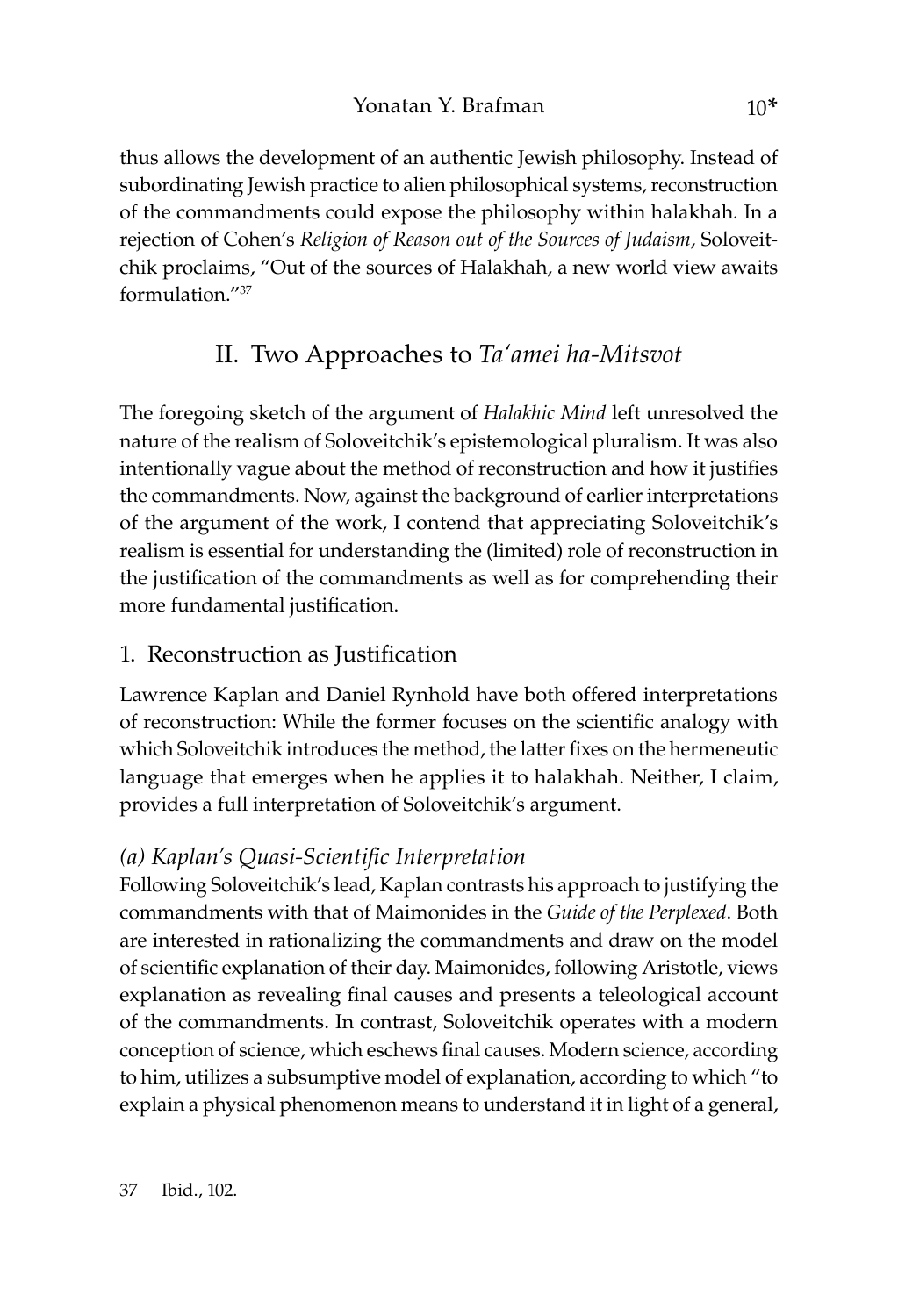abstract formal-mathematical equation that will account for the largest variety of physical phenomena possible and that will be integrated with other such abstract mathematical principles to form a unified coherent system."<sup>38</sup> On this interpretation, by advocating reconstruction, Soloveitchik offers a classificatory model of rationalizing halakhic norms, according to which "to explain commandments means first and foremost to subsume halakhic rulings under highly general, abstract halakhic concepts and principles…."<sup>39</sup> The rationality of halakhah is thus not the instrumental rationality of being an adequate means for achieving an end but the immanent rationality of systematicity.

Rynhold explains Kaplan's interpretation. He notes the similarities between this view of reconstruction and the Brisker method of talmudic learning.<sup>40</sup> Most importantly, he notes the similarity between Soloveitchik's description of reconstruction and the method of reflective equilibrium in theory construction. Just as the scientist begins with his observations to construct a theory and then returns to reinterpret the observations in view of the theory, in providing reasons for the commandments one begins with the commandments to construct a unifying framework and then returns to reinterpret the commandments in view of the framework. Rynhold provides examples of Soloveitchik's use of this method in his theoretical halakhic writings.<sup>41</sup> In each case, the commandments and their details are explained by being unified into a system of abstract concepts. This systematization is autonomous; commandments are explained by categories that emerge out of themselves.42 Halakhah is thus not made the handmaiden of non-halakhic purposes.

But Rynhold raises two central questions about Kaplan's quasi-scientific interpretation. He notes that Soloveitchik's employment of the method of reflective equilibrium is truncated. In scientific theory construction, there is a readjustment of both the observations and the theory. Similarly, in John Rawls's application of reflective equilibrium to the normative domain, though the theorist begins with his considered judgments about justice, these

42 Ibid., 73–74.

<sup>38</sup> Lawrence Kaplan, "Rabbi Joseph B. Soloveitchik's Philosophy of Halakha," *Jewish Law Annual* 7 (1988): 171.

<sup>39</sup> Ibid.

<sup>40</sup> Rynhold, *Two Models of Jewish Philosophy*, 71.

<sup>41</sup> Ibid., 61–70.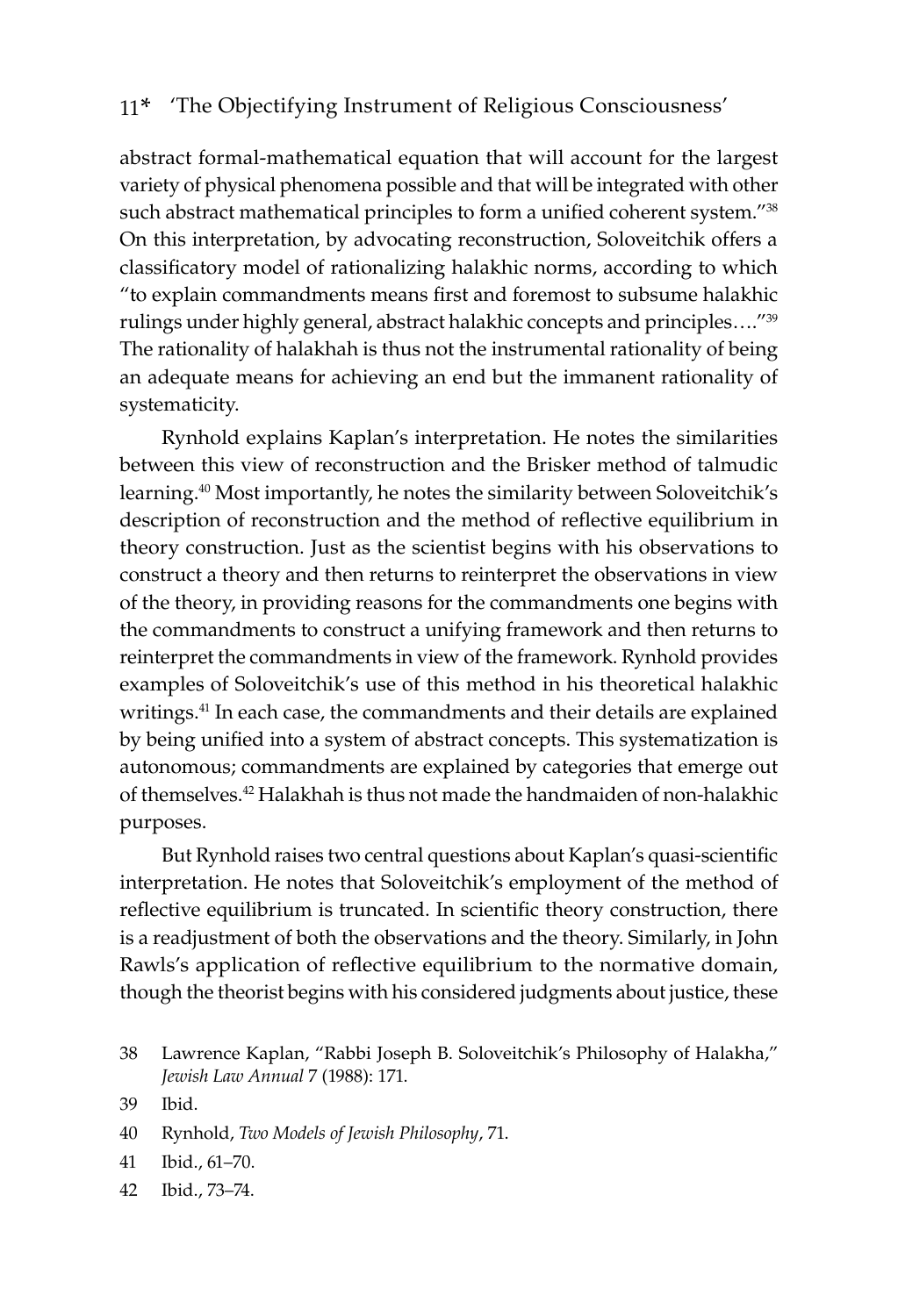judgments can be revised in view of the emergent theory of justice. However, in Soloveitchik's scheme the adjustment is one-sided: The commandments never get modified as a result of the halakhic theory.<sup>43</sup> Moreover, Rynhold questions whether even full-fledged reflective equilibrium could provide the sort of validity that is required for justification. He argues that "it seems that all we are doing is systematizing our own existing judgments, even if some of them might be revised subsequent to the formation of principles."<sup>44</sup> But how can such systematization be justificatory? It seems that the commandments are privileged without warrant.

#### *(b) Rynhold's Hermeneutic Interpretation*

Rynhold views these criticisms as an opening to offer what he considers a more philosophically plausible reading of Soloveitchik's approach—one that is hermeneutically oriented. He interprets Soloveitchik's comparison between Maimonides's method in the *Guide of the Perplexed* and the *Mishneh Torah* as centered on the issue of meaning. Soloveitchik rejects a causal-genetic explanation of the commandments, according to Rynhold, because it destroys the semantic content of the norms. He also rejects an intentionalist account of meaning in favor of a hermeneutic account. The intentionalist account conceives of meaning as the objective contents of the author's intention; thus, it too is a form of causal-genetic explanation. In contrast, the hermeneutic account, which stems from the work of Hans-Georg Gadamer, conceives of meaning as created in the confrontation between an interpreter and the object of interpretation. On the hermeneutic account of justification, the goal is to

show [our] imaginary interlocutor how the meaning that we have given to a commandment coheres with the system of meanings of which it is a part. We can therefore take him on an interpretive journey through the system showing him how it all fits together. But if he is not party to the system in which all the various meanings are implicated, then no appeal to other parts of the system is going to convince him. We cannot get beyond our own hermeneutic circle and convince our interlocutor if he is unwilling to enter its circumference.<sup>45</sup>

- 43 Ibid., 74–78.
- 44 Ibid., 80.
- 45 Ibid., 88–89.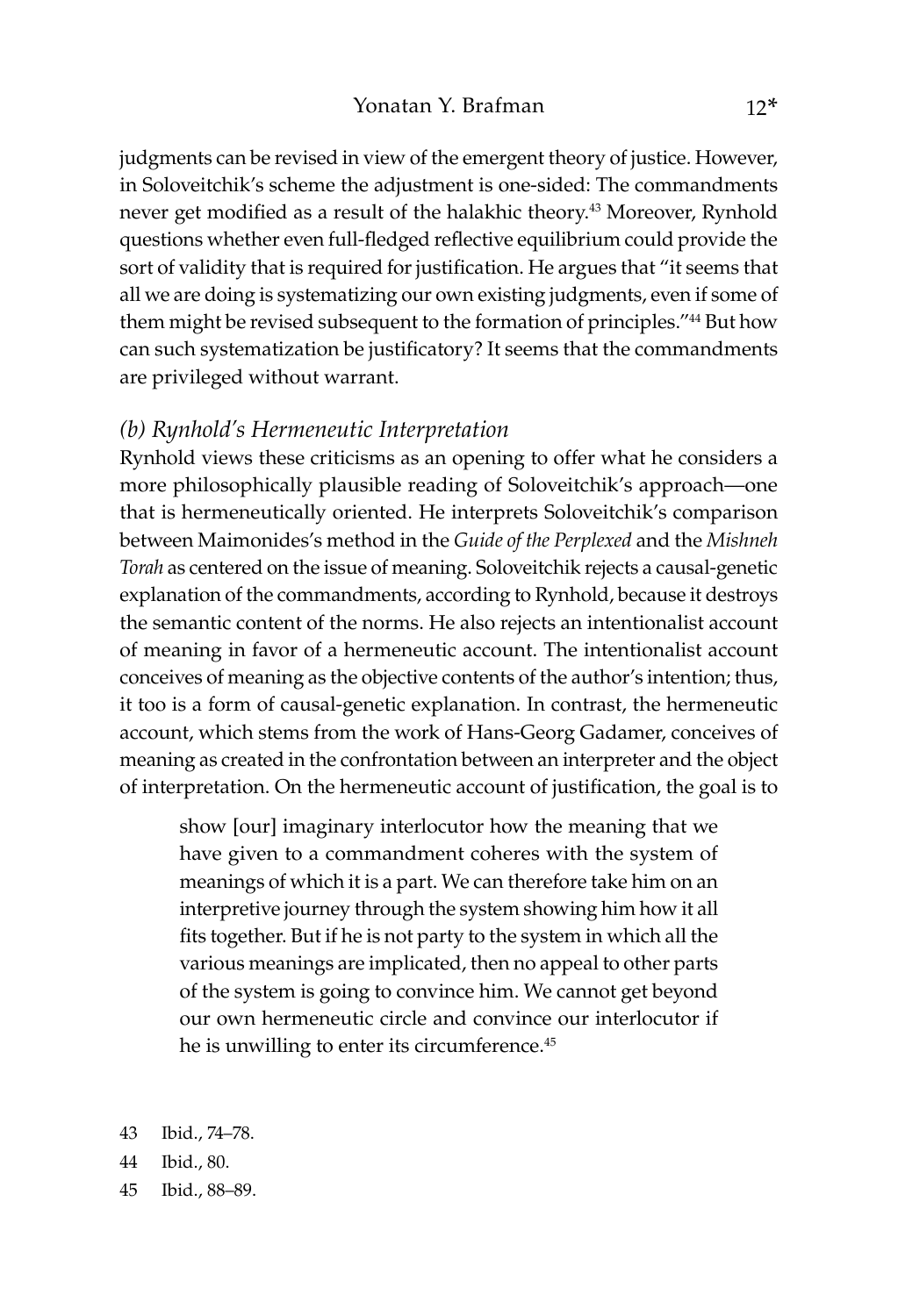According to Rynhold, for Soloveitchik justification thus involves reflecting on practices to create a system of meaning that exposes their significance. This significance is not expected to convince everyone but only those who are already inducted into the universe of meaning constituted by the practice.

However, Rynhold notes that on standard philosophical premises this hermeneutic approach is also exposed to the problem of the objective validity of its interpretations. The issue is two-fold: There is the possibility of competing interpretations and, more crucially, the problem of justification. How is interpretation supposed to justify norms any better than systematization? Once again, the commandments seem to be privileged without warrant.<sup>46</sup>

While Rynhold insists that he is engaged in a reconstruction of Soloveitchik's thought rather than a historical interpretation, it is unclear whether it is a textually accurate or philosophically plausible reconstruction. He claims that Soloveitchik inherits the shift from the "how" to the "what" question from Wilhelm Dilthey, despite there being no reference to him when Soloveitchik discusses reconstruction.<sup>47</sup> Further, Soloveitchik seems more concerned with the reductive consequences of causal-genetic explanation than its negation of semantic content. First, he is worried about the reduction of validity to causal history. He charges causal-genetic approaches with committing something like the genetic fallacy in the realm of religion. In the same way that causal-genetic explanations of beliefs often reduce epistemological questions about their validity to psychological questions about their origins, they eliminate the object of philosophy of religion by reducing religious beliefs and practices to their psychological and historical pedigrees.<sup>48</sup> Second, he is concerned about the reduction of religion to other cultural domains. The problem with causal-genetic explanations of religious

- 46 Rynhold uses these questions to expand Soloveitchik's account beyond his intentions and to question standard philosophical premises about justification. He rejects what he calls Priority of Theory (PoT) approaches to justification in favor of a Priority of Practice (PoP) approach. Rynhold's own approach to justification and *ta'amei ha-mitsvot* is not my current concern, however.
- 47 Dilthey is mentioned by Soloveitchik in his discussion of the development of independent methods in the human sciences (*Halakhic Mind*, 14); however, ultimately he is critical of the adoption of such methods, in which there is the claim of the fusion of subject and object through understanding, by philosophers since it encourages the notions that they can grasp the "unknown Absolute world order" (30).
- 48 Soloveitchik, *Halakhic Mind*, 86–88.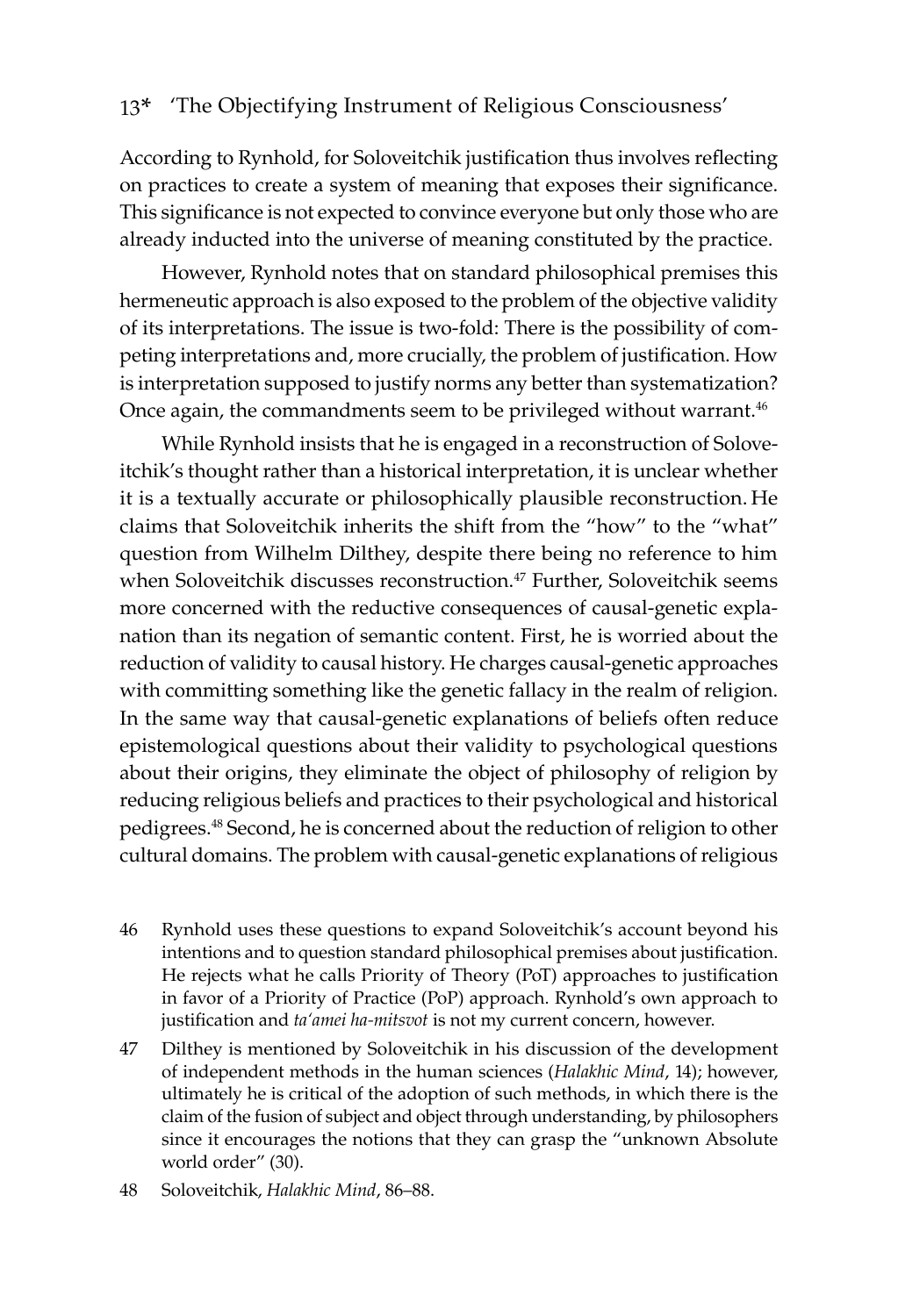norms is that they deny the autonomy of religion as an area of consciousness and culture by identifying them with moral laws, hygienic techniques, or aesthetic expressions.49 Furthermore, against the claim that Soloveitchik rejects an intentionalist account of meaning in favor of a hermeneutic one, his comments comparing the "what" question of reconstruction to the "how" question of psychology are instructive:

The only difference between the psychologist and the philosopher is that, while the psychologist, guided by the "how" question, coordinates subjective religious aspects with those of the mundane cultural consciousness, the philosopher, searching for the "what," limits his investigation to the religious domain and explores objective forms only in retrospect.<sup>50</sup>

Soloveitchik is thus concerned with the autonomy of religion more than anything else. Rynhold's contention that he articulates a hermeneutic approach to the justification of the commandments due to concerns with semantic content is not sustainable.<sup>51</sup>

# 2. Halakhah as Expression and as Discipline

More important than Rynhold's interpretation of Soloveitchik's argument is his criticism that it illegitimately privileges the commandments. Both quasi-scientific and hermeneutic interpretations understand Soloveitchik's approach to *ta'amei ha-mitsvot* as taking the commandments as a starting point for justification without warrant. That is, on neither interpretation does Soloveitchik ground the *prima facie* validity granted them. Indeed, Nathan Rotenstreich points out that mere systematization of norms neglects the question of whether they ought to be observed. The rationality of systematicity

- 49 Ibid., 93.
- 50 Ibid., 129 n. 94.
- 51 In addition to *Halakhic Mind*, Rynhold bases his argument on the lecture, "May We Interpret Hukim?," in *Man of Faith in the Modern World, Reflections of the Rav*, vol. 2, ed. Abraham R. Besdin (Hoboken: Ktav, 1983), 91–99. While the hermeneutic language in that essay is stronger, it too can be comprehended by my interpretation. Furthermore, the strength of my interpretation of *Halakhic Mind,* a work that Soloveitchik wrote and published himself, outweighs whatever remaining difficulties are presented by a lecture that was recorded and published by someone else.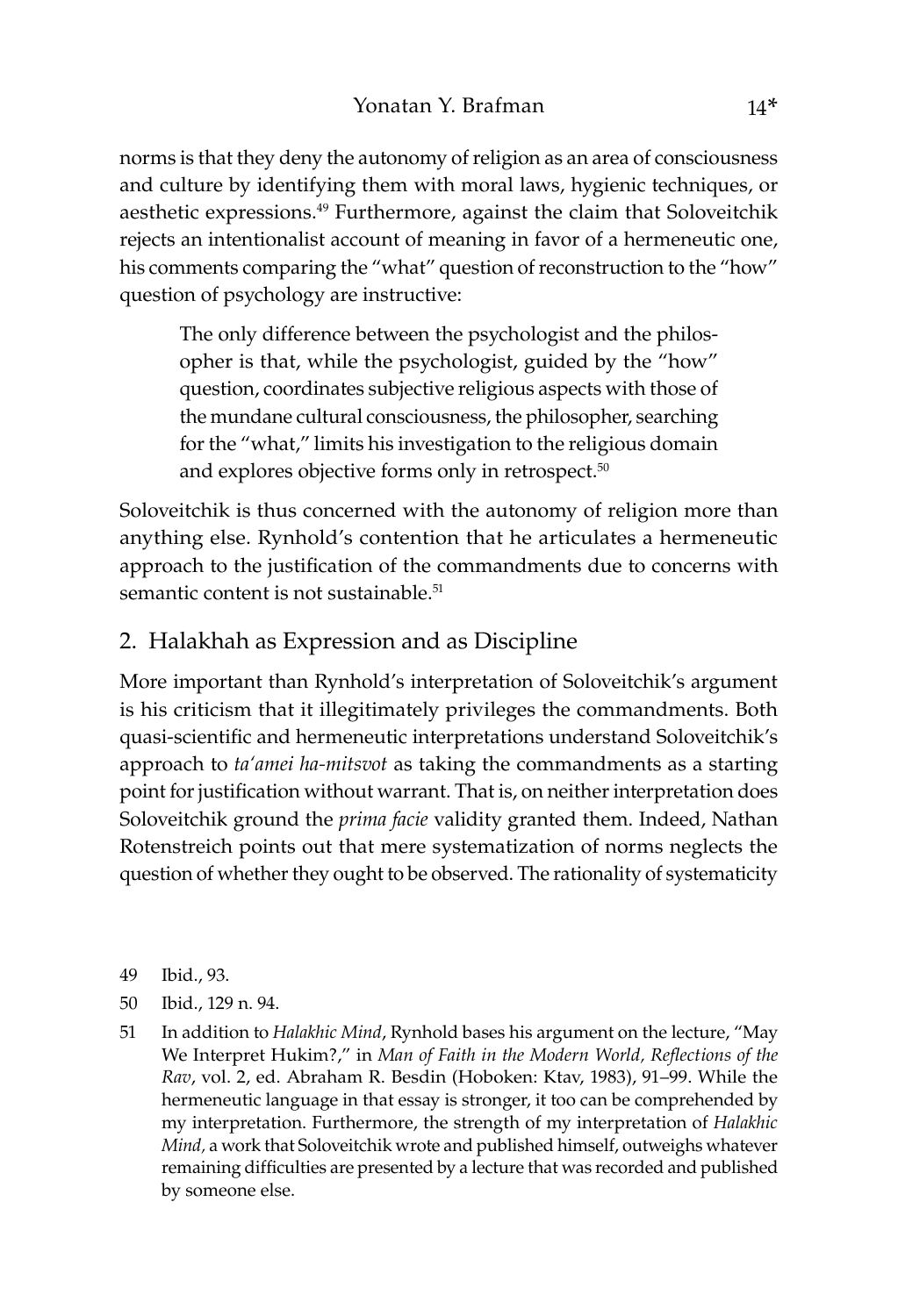underdetermines normativity.<sup>52</sup> Similarly, as Rynhold writes, "we lack...any argument for…its being a set of data that has some independent rational justification,"<sup>53</sup> so that it should serve as the starting point for reflection.

Is it true, though, that Soloveitchik does not give *any* argument for the independent rational justification of the commandments? In fact, I argue that when his view about reconstruction is set in the broader context of the argument of *Halakhic Mind* this criticism is exposed as misguided. Understood properly, the philosophical account of halakhah given in the earlier stages of the work aims to warrant the privileging of the commandments in reconstruction.54 To appreciate this, the philosophical account must be reinterpreted in view of some of Soloveitchik's other writings and philosophical sources. Drawing on these other texts resolves the first interpretive difficulty in *Halakhic Mind*—Soloveitchik's realism—and, in the process, resolves the second difficulty—his seeming privileging of the commandments. Indeed, they show how his philosophical account of halakhah as the "objectifying instrument of… religious consciousness" provides a two-fold justification of halakhah. The duality of this justification hinges on two senses of "objectification": expression and discipline. Halakhah is justified (a) as an accurate expression of religious cognition of reality, and (b) as a discipline for guiding one's actions and shaping one's emotions to respond appropriately to reality.

## *(a) Objectification as Expression*

There are two steps to understanding how the philosophical account of halakhah justifies the commandments as expressions of religious cognition of reality: (i) appreciating the realism of Soloveitchik's pluralism and (ii) recognizing the type of content of religious cognition. Both steps require an evaluation of Scheler's positive influence on Soloveitchik's thought.

52 Nathan Rotenstreich, *Iyyunim ba-Maḥashavah ha-Yehudit ba-Zeman ha-Zeh* (Tel Aviv: Am Oved, 1978), 57–58.

53 Rynhold, *Two Models of Jewish Philosophy*, 85.

54 I say "aims" because I have reservations about whether this argument is ultimately successful. However, whether or not it succeeds, understanding it sheds important light on Soloveitchik's philosophy of halakhah. See Brafman, "Critical Philosophy of Halakha," for a critique of the argument.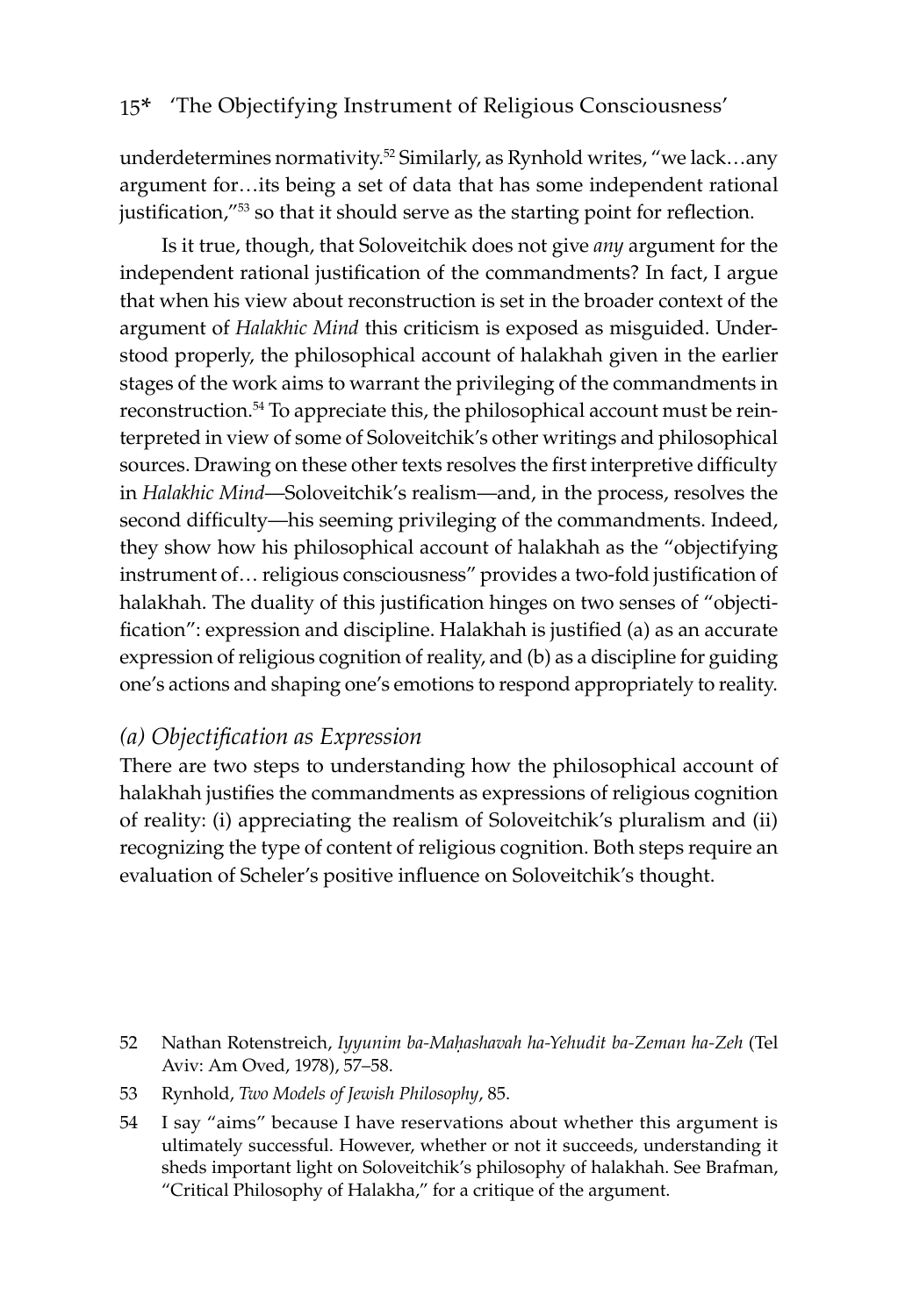#### (i) Realism

Contrary to the halakhic idealism expressed in *Halakhic Man* and the implication of Sacks's criticisms, Soloveitchik's view of religious cognition in general and halakhah in particular in *Halakhic Mind* is robustly realist. In fact, Soloveitchik's realism differs from ordinary forms in recognizing elements of experience usually attributed to the subject—like values and ends—as deriving from reality itself. In a crucial passage, he writes,

Our pluralistic cognitive approach is warranted by…ontological heterogeneity…. Methodology…is determined not only by ontological aspects but also by axiological and teleological considerations *presented by Being itself*. Modern axiology plays a major role in this respect. Every system of cognition strives to attain a distinct objective. Systematic knowledge means the understanding and grasping of the universe in consonance with a definite telos. It is interested primarily that *reality reveal itself* in a fashion which is suited to a final noetic goal; the telos is the determining factor in the methodological construction employed by the scientist and philosopher. *Teleological heterogeneity, however, does not invalidate the cognitive act, for, in the final analysis, pluralism is founded on being itself.* It is important to note that this trend of thought has nothing to do with operational pragmatism. While pragmatism, in its essence, is positivistic and annuls the idea of the absolute, epistemological pluralism does not deny the absolute character of Being. On the contrary, it is ontologically conscious of, and reserves a central position in its perspective for, absolute reality. Pluralism asserts only that *the object reveals itself in manifold ways* to the subject, and that a certain telos corresponds to each of these ontical manifestations.55

In contrast with Sacks's interpretation, Soloveitchik does not claim that reality can be cognized from any perspective whatsoever; rather, he simply maintains that "there are many keys to the ontological kingdom."<sup>56</sup> Moreover, these "keys" or approaches to reality are guided by values and purposes that are given by reality itself. Being corresponds, in some sense, to each cognitive approach. Further, he writes, "reason leads the physicist, psychologist, phi-

55 Soloveitchik, *Halakhic Mind*, 16; italics added.

56 Ibid., 18.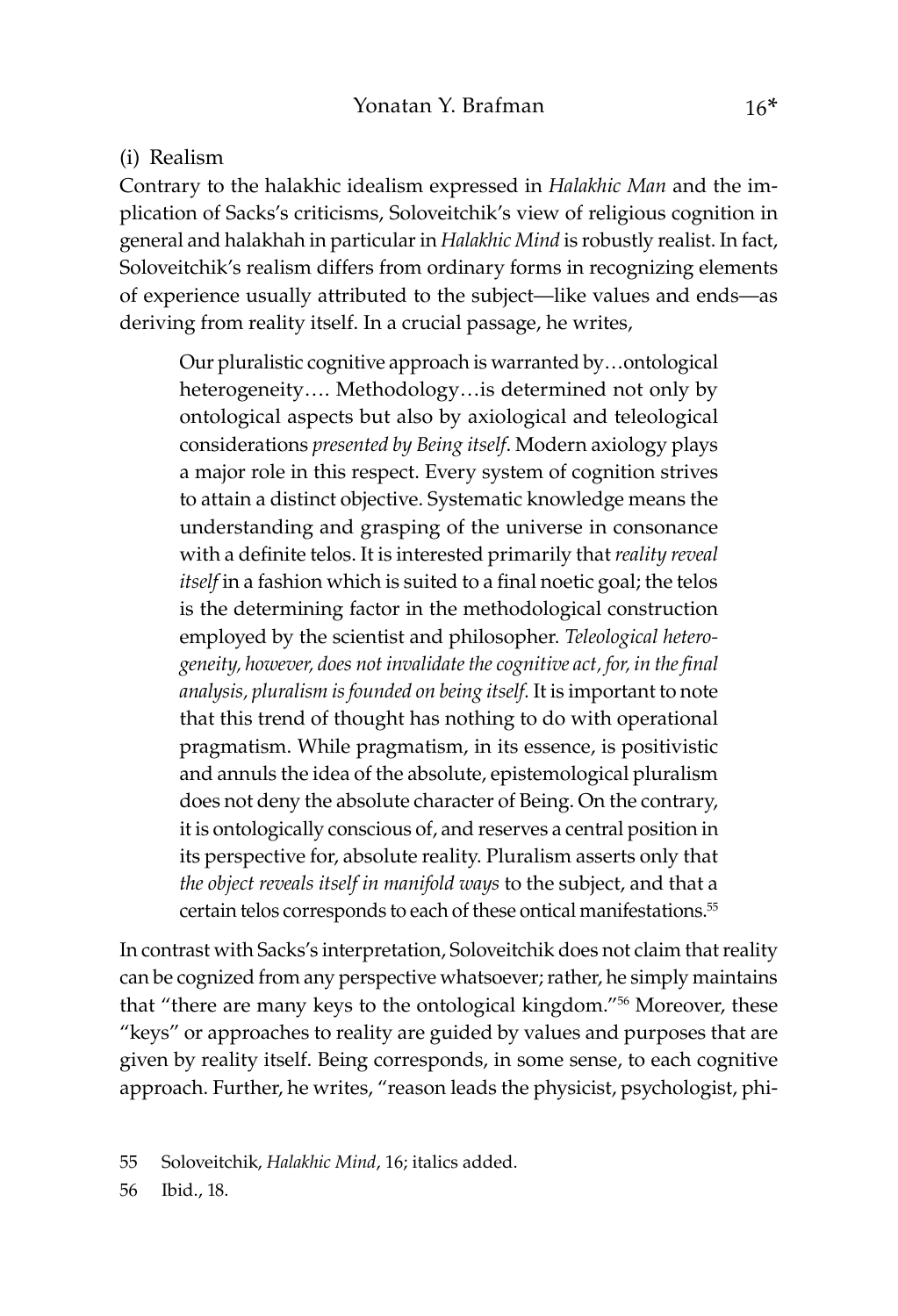losopher, and *homo religiosus* to a pluralism of viewpoints. The heterogeneity of knowledge, however, is not based on a manifold of methods employed by theoreticians, but upon a plurality of the objective orders they encounter."<sup>57</sup> There are many ways to cognize reality, including science and religion, but they are finite and determined by reality itself.

Soloveitchik recognizes a few allies in his argument for epistemological pluralism, including absolute idealism, pragmatism, and Neo-Kantian critical idealism. However, he rejects them because they are not realist enough. In fact, while much has been made of his influence by Cohen's Neo-Kantianism, a better way of describing Soloveitchik's philosophical *oeuvre* is as an effort to get out of its grips.<sup>58</sup> His concern with realism and disagreement with Cohen is evident as early as his dissertation. Entitled *Das reine Denken und die Seinskonstituierung bei Hermann Cohen*, it argues that Cohen's epistemology is inadequate on account of its idealism. While Kant recognized that cognition requires both intuitions and concepts,<sup>59</sup> Cohen, according to Soloveitchik, denies intuitions any epistemological standing. Pure thought is entirely immanent, generating being out of itself. The thing-in-itself, which for Kant is the source of intuition, is posited by thought and constantly recedes from it. Thus, Soloveitchik argues, Cohen's epistemology never makes contact with reality. Symptomatic of this is its enthroning natural science as the paradigm of cognition, rejection of the cognitive claims of other areas of experience, like emotion and religion, and avoidance of the qualitative nature of reality.

Reinier Munk points out that in rejecting Cohen's "generative" epistemology, "Soloveitchik is of the opinion that thinking is a process of ordering reality by abstracting the general out of the historical, or form out of matter."<sup>60</sup> His epistemology is thus more Aristotelian than neo-Kantian. More recently, Schwartz has linked Soloveitchik's position with that of his dissertation advisor, Heinrich Maier, for whom sense perception is the substratum for

- 58 Indeed, a self-declared proponent of Neo-Kantianism, Steven Schwarzschild, notes and criticizes Soloveitchik's straying from critical idealism in *Halakhic Mind*. See "The Halakhic Mind – An Essay on Jewish Tradition and Modern Thought," *Sh'ma* 16, no. 316 (1986): 127–28.
- 59 Immanuel Kant, *Critique of Pure Reason*, Unified Edition, trans. Werner S. Pluhar (Indianapolis: Hackett, 1996), A51/B76.
- 60 Reinier Munk, *The Rationale of Halakhic Man: Joseph B. Soloveitchik's Conception of Jewish Thought* (Amsterdam: J.C. Gieben, 1996), 17.

<sup>57</sup> Ibid., 56.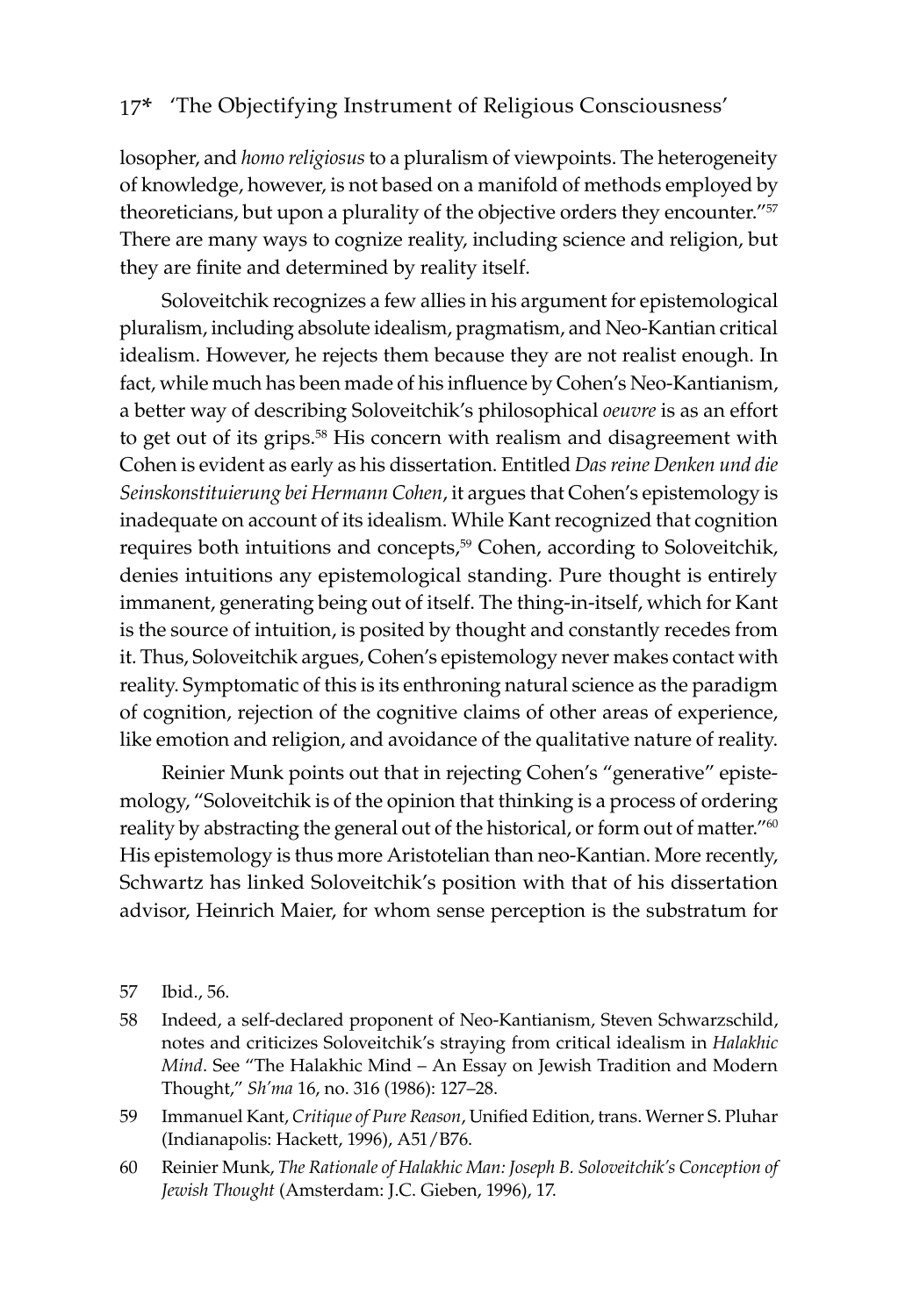cognition.61 Indeed, Soloveitchik argues that such qualitative elements of experience attest to the insufficiency of Cohen's epistemology, being (*Sein*) that transcends thought, and the cognitive claim of other psychic acts besides those of science. He summarizes his objections as follows:

[The contention] that Being [*Sein*] only amounts to objects of judgment [*Urteilsgegenständen*] is a matter of course according to a consistent idealistic view; however, that is far from entitling us to equate the concepts [of Being and of such objects] with one another. Certainly, the specific character of an object of judgment consists in its establishment of actuality [*Wirklichsetzung*]; however, in order to form [*formen*] an object, one must already presume as given the category of "Being." Otherwise, we would lack the peculiar and characteristic in the object of judgment. For all of the psychic functions, not only cognitive judgments, are intentional acts that are directed toward an object. Feelings [and] willings refer to affective and volitional objects. Emotional thought, as an intentional act, performs formation of objects [*gegenständliche Formung*]. The uniqueness of the object of judgment just consists in its complete claim on Being. Being must therefore be considered as an originary datum of thought, which first grounds the object of judgment and bestows dignity on it. The identification of Being with the object [of judgment] degrades both the former and the latter.… In order to secure Being, the postulate of a transcendent component is indispensable.<sup>62</sup>

Soloveitchik here expands on his discussion of intentionality in *Halakhic Mind*. He rejects Cohen's position that simply reduces Being, or reality, to the objects of scientific cognition. Instead, he insists that the particular qualitative features of objects attest to their givenness in reality. They indicate the receptivity of human reason to a reality that transcends it. Indeed, this is a recurring theme in Soloveitchik's work: Autonomous reason runs up against the brute givenness of qualitative reality. Colors, textures, smells, and

- 61 Schwartz, *Religion or Halakha*, 131.
- 62 Josef Solowiejczyk, "Das reine Denken und die Seinskonstituierung bei Herman Cohen" (PhD diss., Friedrich-Wilhelms-Universität zu Berlin, 1932), 86–87; 90; translation and brackets mine.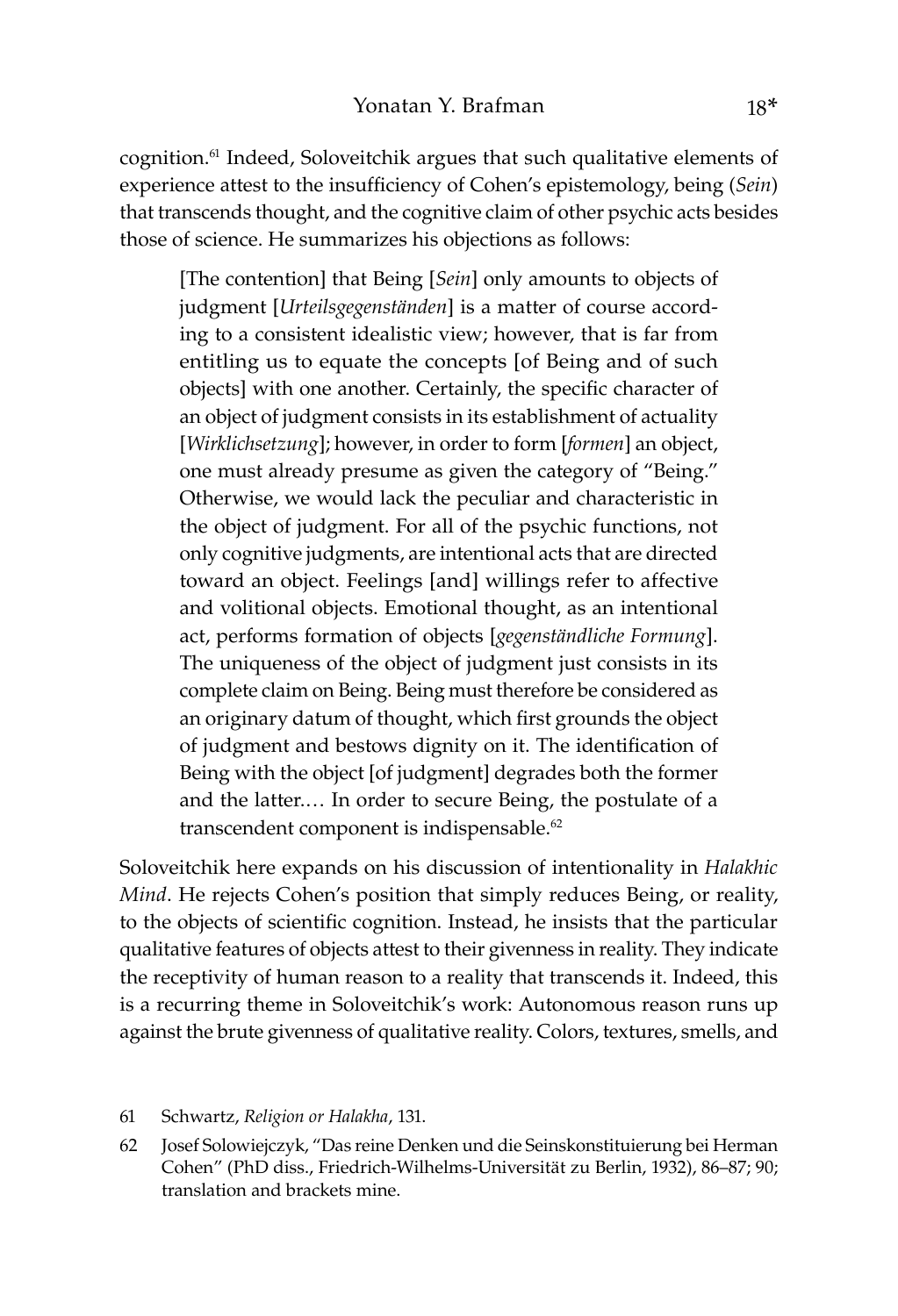sounds signal human receptivity.<sup>63</sup> Soloveitchik consequently maintains that other psychic acts, including emotions and volitions, besides the scientific, are intentional and directed towards objects.

As mentioned, Soloveitchik's teacher, Maier, stimulated his quasi-Aristotelian epistemology. However, there is also a great deal of influence from Scheler. A number of scholars have discussed Scheler's influence on Soloveitchik, in particular his conception of time and repentance.<sup>64</sup> Attention to his use of Scheler's epistemology has been neglected. This is regrettable, for in addition to the negative comments about Scheler in the body of *Halakhic Mind* the footnotes reveal a more ambivalent relationship in which certain elements of Scheler's thought are rejected, while others are accepted. Indeed, Soloveitchik writes, "One of the foremost proponents of autonomous religious knowledge and of an unique epistemology of religion was Max Scheler, to whose *Vom Ewigen im Menschen* this work is indebted in several important points."<sup>65</sup> As discussed, Soloveitchik rejects Scheler's views on the objects of religious cognition and philosophy of religion; yet, crucially, he accepts his epistemology at least as it relates to values.

Scheler articulated what has been described as a realist phenomenology,<sup>66</sup> which thus also serves as an epistemology. As mentioned, Husserl maintained that in eidetic analysis the investigator brackets out the existence in the external world of the objects he describes.<sup>67</sup> Scheler rejects this characterization of phenomenology, and writes that such analysis is

totally independent of the epistemological antithesis of idealism-realism…. What remains after the deactualization of the

- 63 See Joseph B. Soloveitchik, "Majesty and Humility," *Tradition* 17, no. 2 (1978): 51; idem, *Halakhic Man*, trans. Lawrence Kaplan (Philadelphia: Jewish Publication Society of America, 1983), 9–19; and idem, *And from There You Shall Seek*, trans. Naomi Goldblum (Jersey City: Ktav, 2008), 11.
- 64 Eliezer Goldman, "Repentance and Time in the Thought of Rabbi Soloveitchik," in *Emunah bi-Zemanim Mishtanim: Al Mishnato Shel Ha-Rav Yosef Dov Soloveitchik,*  ed. Avi Sagi (Jerusalem: ha-Kibbutz ha-Dati, 1996), 175–90; and Yitzchak Blau, "Creative Repentance: On Rabbi Joseph B. Soloveitchik's Concept of Teshuva," in *Exploring the Thought of Rabbi Joseph B. Soloveitchik*, ed. Marc Angel (Hoboken: Ktav, 1997), 263–76.
- 65 Soloveitchik, *Halakhic Mind*, 120 n. 62.
- 66 Davis and Steinbock, "Max Scheler."
- 67 Husserl, *Ideas*, 101–11.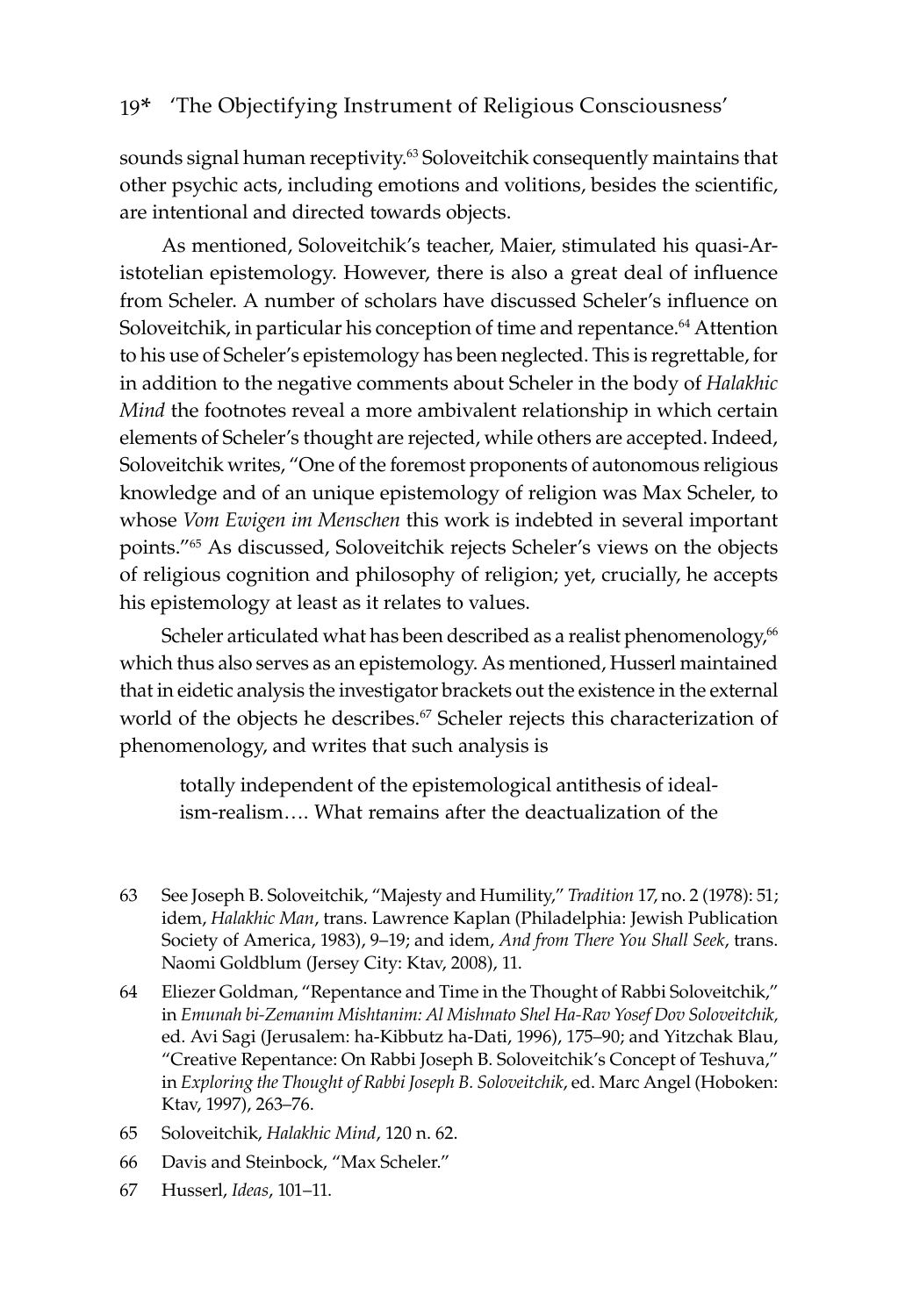world is indeed the 'ideal' world of essence, but not something that can be automatically considered merely immanent to consciousness. Husserl's assertion, that 'immanent essence' precedes 'transcendent essence and that therefore the laws of the 'consciousness' of something must also be the laws of the objects of consciousness'…in no way follows…. It is an epistemological standpoint which comes from elsewhere and follows from the well-known principle, first expressed by Descartes, that every given is originally immanent to consciousness. We have already rejected this principle.<sup>68</sup>

Herbert Meyer explains that for Scheler the objects of phenomenological analysis are not immanent to consciousness; rather, they are "essences of autonomous realities" that "do not have their origin in the activity of the subject."<sup>69</sup> Scheler writes, "the ontological and value contents of the world reveal itself, and the difference between 'thing in itself' and 'appearance' falls away."<sup>70</sup> While phenomenological analysis is a specific analytical standpoint, it has only the contents of everyday consciousness with which to work. The objects of ordinary psychic acts are thus also not immanent to consciousness but contain elements given by reality itself. If Soloveitchik's arguments about the cognitive nature of religious psychic acts are interpreted along these lines, the basis for his realism is evident. Since they are intentional acts directed at the qualitative world, religious psychic acts intend objects that transcend consciousness.

However, this still does not rule out the possibility that religious psychic acts systematically misdescribe their objects. Scheler does not grapple with this problem, for according to his philosophy of religion the object of religious psychic acts is the absolute, and he holds that everyone—no matter their religious proclivities—intends some absolute object.<sup>71</sup> And while one can erroneously perceive the absolute, Scheler's goal is not to establish its accurate perception. Yet, as has been shown, Soloveitchik explicitly rejects

- 68 Max Scheler, *Selected Philosophical Essays* (Evanston: Northwestern University Press, 1992), 317.
- 69 Herbert H. Meyer, "Max Scheler's Understanding of the Phenomenological Method," *International Studies in Philosophy* 19, no. 1 (1987): 22.
- 70 Cited in ibid., 23.
- 71 On Scheler's conception of religious psychic acts, see Scheler, *On the Eternal in Man*, 173; 248.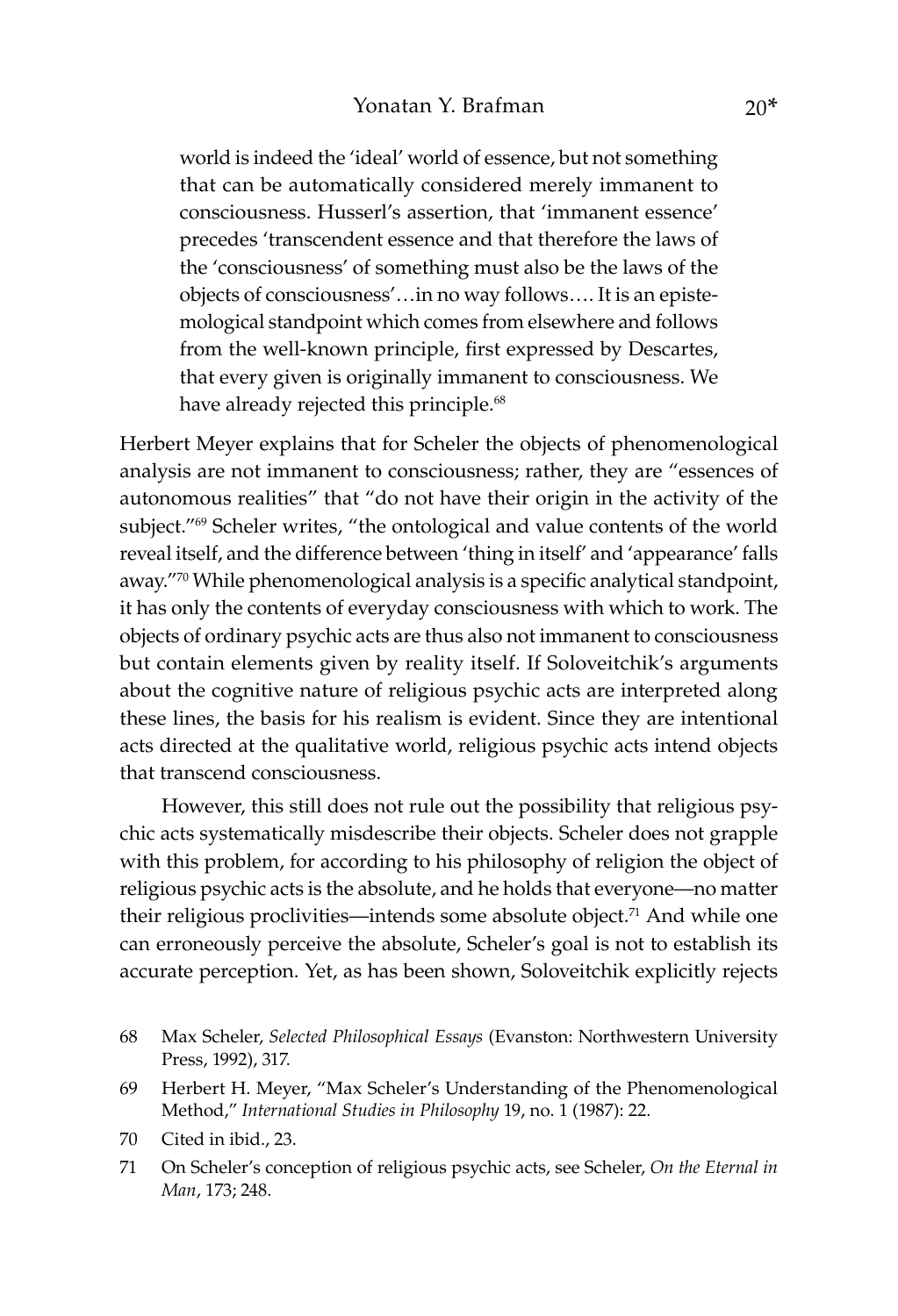this position and claims that the object of religious cognition is the ordinary world. Indeed, this is the crux of his critique of Scheler's philosophy of religion.<sup>72</sup> Nonetheless, Soloveitchik is silent on what warrants the accuracy of particular religious cognitions. In fact, he seems to dismiss justifying them. He is impatient with attempts to secure the accuracy of religious cognition *a priori* and, instead, encourages the articulation of a religious description of reality.<sup>73</sup> Yet, he still insists on the realist claims of religious cognition.<sup>74</sup>

This seems due to Soloveitchik's view regarding the inaccessibility of the immediate contents of religious cognition. While from an epistemological perspective he agrees with Scheler, contra Cohen, that there is givenness in cognition, he agrees from a methodological perspective with Neo-Kantianism, contra Scheler, that these contents are inaccessible except through their objectifications. But if the contents of religious cognition are inaccessible directly, there is no immediate way to assess their correspondence to reality. Instead, one should focus on understanding their objectifications. Additionally, Soloveitchik may agree with another of the defenders of religious realism that he cites, $75$  E.W. Lyman, that if religious cognitions "become... the clue for a synthetic intuition of a comprehensive process or for one yielding a world view, then both the objectivity and the moral worth of the religious experience is strengthened. For synthesis is one of the marks of objectivity."76 The ability of religious cognitions to cohere into a comprehensive worldview, even if they can only be accessed indirectly by reconstruction, attests to their validity. Perhaps for Soloveitchik, too, coherence implies correspondence.<sup>77</sup>

- 72 Soloveitchik, *Halakhic Mind*, 120 n. 62.
- 73 Ibid., 118 n. 58.
- 74 Ibid., 119 n. 61.
- 75 Ibid., 118 n. 56.
- 76 Eugene William Lyman, "Can Religious Intuition Give Knowledge of Reality?," in *Religious Realism*, ed. D.C. Macintosh (New York: Macmillan, 1932), 271–72.
- 77 Indeed, this possibility may help resolve some of Soloveitchik's claims that seem inconsistent with realism. Soloveitchik's statements in *Halakhic Man* that appear to indicate a conventionalist philosophy of science can be explained, following Schwartz, as part of his typological project in that work to closely associate his protagonist with the modern scientist. Just as Soloveitchik does not fully identify with the halakhic man, so too does he not endorse a conventionalist philosophy of science. In *Halakhic Mind*, in contrast, one can assume that Soloveitchik endorses his depiction of science. Still, despite his acknowledgment that scientists coordinate quantitative formulae with qualitative reality, this depiction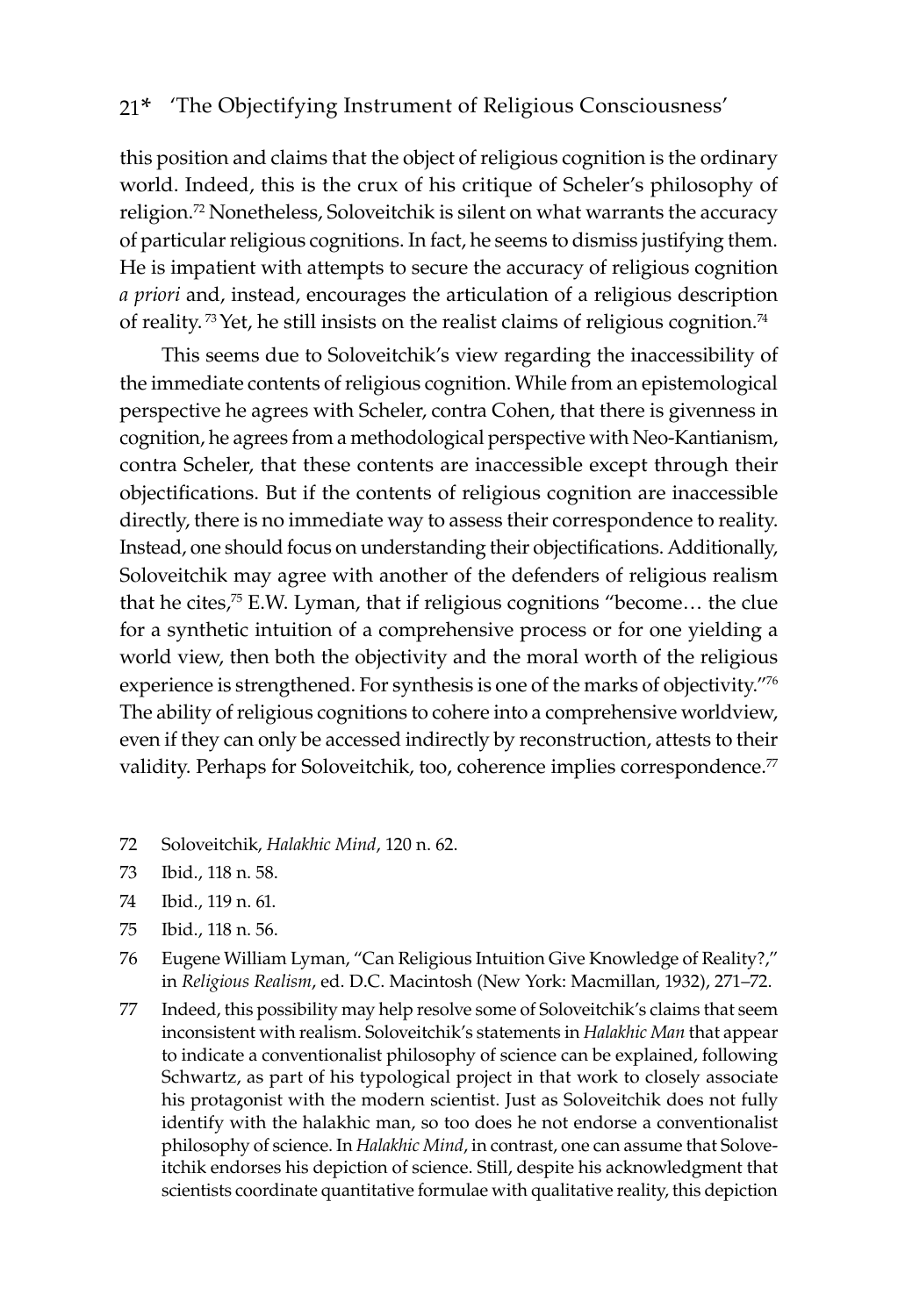#### (ii) The Content of Religious Cognition

Despite Soloveitchik's rejection of Scheler's view on the object of religious cognition and the direct accessibility of its contents to philosophy of religion, there is another feature of Scheler's thought that he adopts—the type of content of religious cognition. While Soloveitchik is adamant in *Halakhic Mind*  that the specific contents of religious cognition cannot be directly accessed, in stray comments there and in his posthumously published essay "Theory of Emotions," he is clear that the content of religious cognition is emotional perceptions of value.

Soloveitchik's passing but negative comment about Scheler's notion of the emotional *a priori* has been noted. However, a closer look at his example of objectification in *Halakhic Mind* exposes certain Schelerian features:

To illustrate, we may analyze the God-man relation: first, the subjective, private finitude-infinity tension; second, the objective normative outlook; and third, the full concrete realization in external and psychophysical acts. A subjective God-man relation implies various contradictory states. These are wrath and love, remoteness and immanence, repulsion and fascination (on the part of divinity), tremor and serenity, depression and rapture, flight and return (on the part of man), etc. This subjective attitude in man is in turn reflected either in the form of logico-cognitive judgments or ethico-religious norms, e.g., God exists… He is vengeful… You shall love God; You shall fear Him…. These judgments and norms lying on the immediate proximity of the psychophysical threshold tend to externalize themselves. They find their concrete expression in articles of faith, in prayers, in

is not conventionalist. In fact, Soloveitchik appears to accept Natorp's position in which concrete-sensorial experience sets the task (*Aufgabe*) and direction for cognition in contrast to that of Cohen, in which such experience merely stimulates autonomous cognition. This position has affinities with Soloveitchik's realism, in which the values and ends of cognition, including those of science, are given by reality itself. Additionally, for Natorp, the task and direction of scientific cognition involves reconstruction of a unified explanatory system to account for concrete-sensorial experience. For Natorp, like Soloveitchik, the success of such unification may be an indication of its truth. For discussions of Soloveitchik's views in relation to those of Cohen and Natorp, see Schwartz, *Religion or Halakha*, 44–58; 71–81; 128–32; 343–45.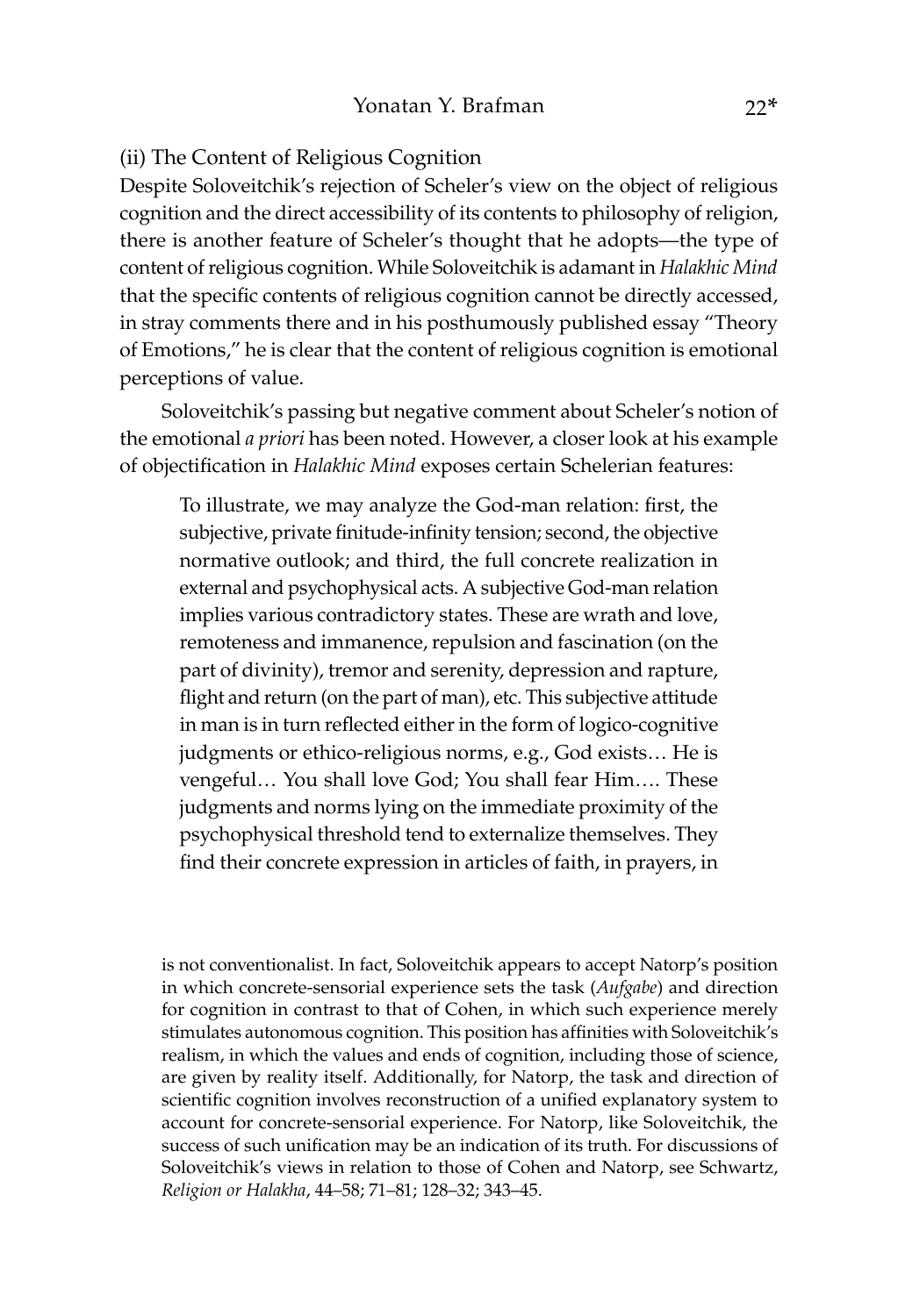physical acts of worship, and in other practices and observances, all of which lie in the external world.<sup>78</sup>

The most primitive elements of religious cognition that can be articulated are emotions. Soloveitchik would argue against Scheler that these subjective elements of religion must be accessed through their objectified forms, but he seems to agree with him about their priority.

This impression is verified by the essay "Theory of the Emotions," where Soloveitchik articulates a realist phenomenology of emotional psychic acts. Indeed, his discussion of emotions parallels his analysis of religious cognition in *Halakhic Mind*. Given that his dissertation, which itself foreshadows the argument of *Halakhic Mind*, used emotions as an example of non-scientific cognition of reality, this should not be surprising. He claims:

The affective act...is an intentional experience, having reference to an object; in other words, it is correlated with something…. The same challenge to which the intellect responds with a noetic performance, is also encountered by feeling-consciousness. The latter, in meeting this challenge, naturally employs intentional acts of feeling that are directed upon the challenging realia.<sup>79</sup>

While Soloveitchik recognizes that a particular emotional psychic act may fail to correspond to reality, $80$  he insists that it is directed at an intentional object that transcends consciousness.

More surprising is his explicitly Schelerian view about the specific nature of this intentional object. Soloveitchik continues:

The objective reference inherent in the affective experience is of a twofold nature: theoretical cognitive predication and axiological assessment…. In every emotional act, one intuits something as real and as valuable. Emotions are the media through which the value-universe opens up to us. $81$ 

81 Ibid.

<sup>78</sup> Soloveitchik, *Halakhic Mind*, 67–69.

<sup>79</sup> Joseph B. Soloveitchik, *Out of the Whirlwind: Essays on Mourning, Suffering and the Human Condition*, ed. David Shatz, Joel B. Wolowelsky, and Reuven Ziegler (Jersey City: Ktav, 2003), 180.

<sup>80</sup> Ibid., 181.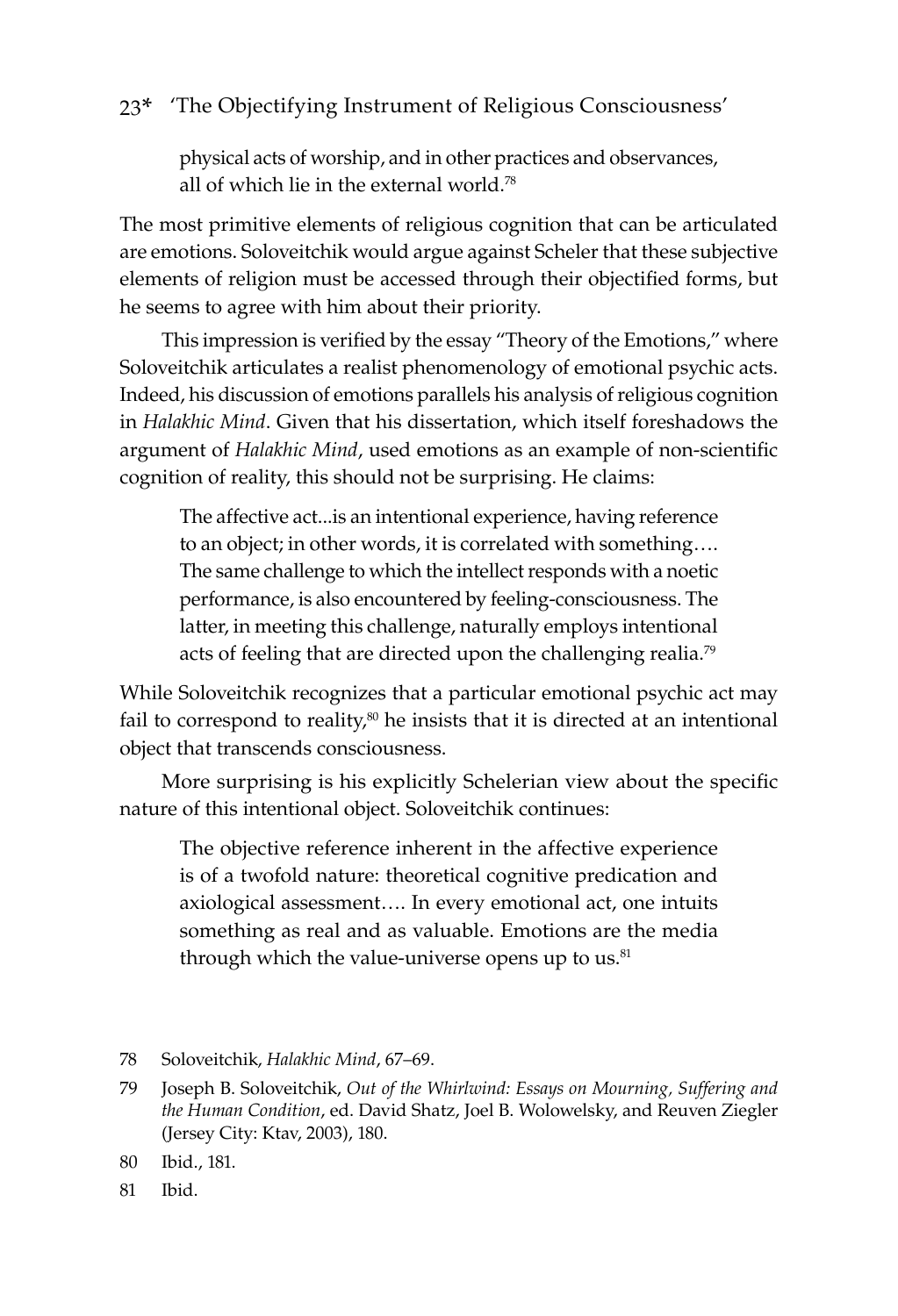And further, "Judaism believes that the emotional experience is suffused with ethico-moral meaning. Axiological structures and moral ideas are intuited through our emotional experiences."82 Like Scheler, for Soloveitchik values are the intentional objects of emotional psychic acts. Values are perceived through feelings. Crucially, feelings and their axiological objects are not just an individual's idiosyncratic evaluations. Soloveitchik too claims that there are normative standards for feelings: "In view of the underlying noesis and valuation of our affective life, feelings may be classified as meaningful or degrading depending upon the correctness and truthfulness of the noetico-axiological judgments which form the base of these attitudes." According to Soloveitchik, there is such a thing as "an axiological error," a misperception of value, which "results in unwarranted emotional activity."83

The criteria of adequacy for emotional perceptions of value that Soloveitchik articulates are realist. He writes,

The appraisal of the worth of an emotion must not be a performance detached from the external experience to which a person reacts emotionally. Each feeling must be seen as a response to a message received from an external reality, which, battering upon the self continuously, keeps on stimulating and tantalizing him. The value judgment about the worth of a particular affect depends not upon an isolated emotional attitude…but rather on the feeling-event-relatedness, on the commensurability or incommensurability of the objective content of the message and its inward decoding, on the correspondence between impressions pouring in from the outside and the interpretations the person gives to these impressions. If this balance is lacking, then the emotion is unworthy.<sup>84</sup>

For Soloveitchik there are no intrinsically good or bad emotions, just as there are no intrinsically good or bad perceptions. What matters is the correspondence of an emotion to its axiological object. An emotional response must be appropriate to the value.

Soloveitchik also specifically discusses religious emotions, which are distinguished by their object: "the totality of being." This identification

82 Ibid., 197. 83 Ibid., 182. 84 Ibid.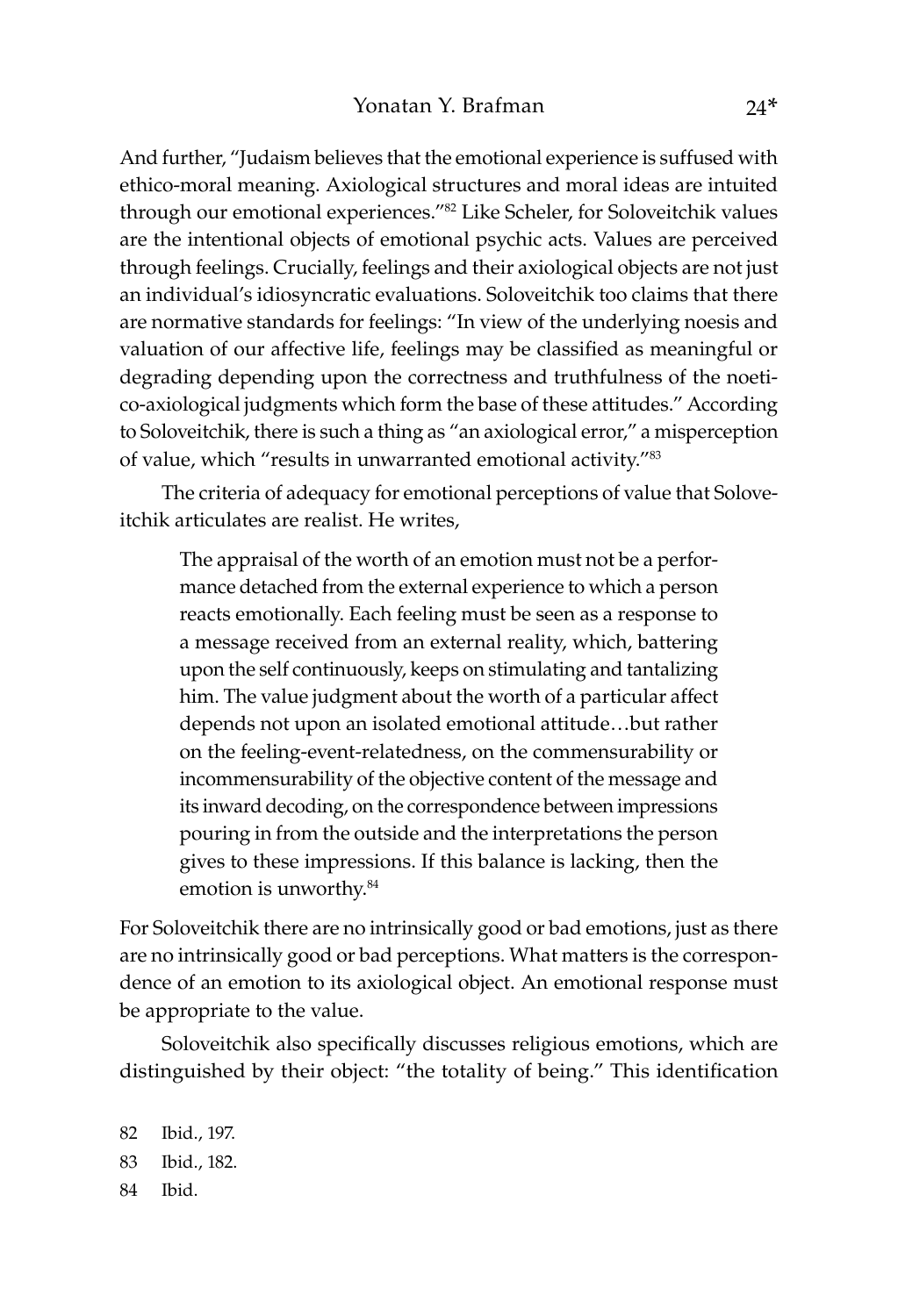initially seems to violate his stricture in *Halakhic Mind* that the object of religious cognition must be the "here and now reality" and not the absolute. However, this contradiction is only apparent. There he never denied that religious cognition aspires to cognize the absolute but only that it must be seen from the perspective of everyday reality. Similarly, he identifies the objective referent of religious emotion here with "the totality of being," but also with "finitude in its relationship to the Infinite."85The object of religious emotions is the totality of reality as given in human experience. Still, this experience must be understood realistically; the standard of correspondence remains in effect.

In sum, successful religious cognition involves accurate value-perception of and appropriate emotional responses to reality. Drawing on the description of objectification in *Halakhic Mind*, these responses objectify themselves into different religious doctrines, norms, and practices. Indeed, it may be helpful to describe Soloveitchik as articulating a "fitting attitude" theory of value, in which values are analyzed "in terms of evaluative attitudes endorsed as fitting…or appropriate."86 Soloveitchik's view could then perhaps be profitably compared with another more recent cognitivist fitting attitude theory—John McDowell's sensibility theory of values and "no-priority" view on whether values are the result of human projection or real features of the world.<sup>87</sup> However, it is unclear whether McDowell's ambivalent ontology would satisfy Soloveitchik's realist commitments.

In any event, when viewed from the perspective of the argumentative arc of *Halakhic Mind* as a whole, and when his realist commitments are appreciated, it becomes apparent that Soloveitchik privileges the commandments because he believes they express religious cognitions of reality in an objectified form. He discusses *ta'amei ha*-*mitsvot* under the rubric of reconstruction because that is the only method to access the specific content of particular commandments. However, what justifies the commandments, making them fit objects for reconstruction in the first place, is his philosophical account of halakhah.

<sup>85</sup> Ibid., 190.

<sup>86</sup> Daniel Jacobson, "Fitting Attitude Theories of Value," in *The Stanford Encyclopedia of Philosophy*, ed. Edward N. Zalta, Spring 2011, http://plato.stanford.edu/ archives/spr2011/entries/fitting-attitude-theories/.

<sup>87</sup> John McDowell, "Projection and Truth in Ethics," in *Moral Discourse and Practice: Some Philosophical Approaches*, ed. Stephen Darwall, Allan Gibbard, and Peter Railton (New York: Oxford University Press, 1997), 215–17.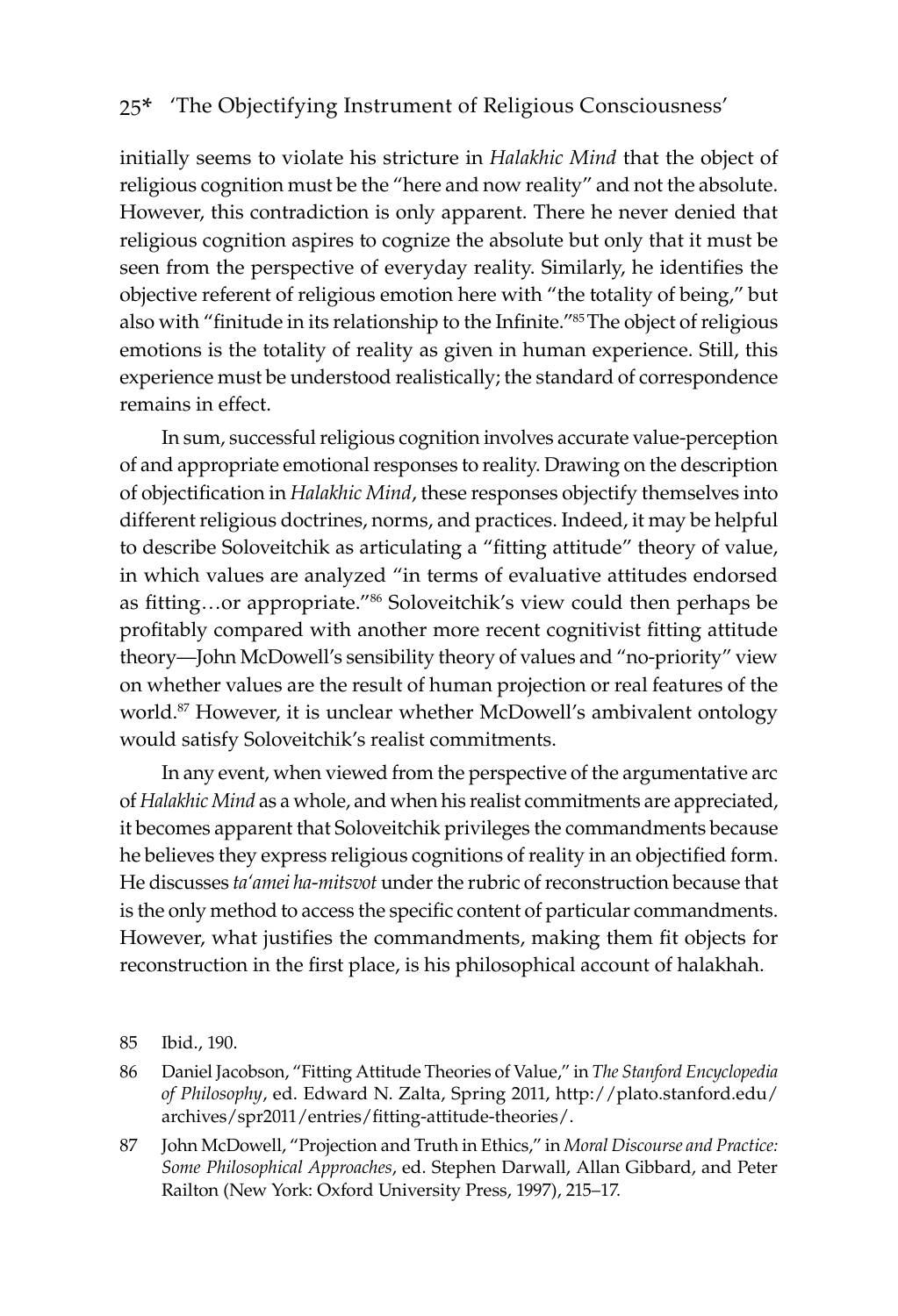#### *(b) Objectification as Discipline*

However, even supposing Soloveitchik's philosophical account of halakhah is correct and Jewish religious consciousness does accurately perceive values, respond with appropriate emotions, and express them as commandments, two related questions remain: First, on this account, why should halakhic practice be normative, for should it not simply be an individual's immediate response to reality? Second, if that is not the case, what benefit is there in actually practicing halakhah? Why not simply engage in reconstruction of the commandments in order to access religious cognition, thus gaining a new type of knowledge? The answer to these questions exposes another aspect of Soloveitchik's justification of the commandments: objectification as discipline. To understand this sense of objectification, and thus the second and more directly normative component of Soloveitchik's position, it is necessary to explore two other issues: (i) the subject of religious cognition and (ii) experiential *mitsvot*.

#### (i) The Subject of Religious Cognition

In *Halakhic Mind* Soloveitchik does not identify the subject of religious cognition with the individual but with the collective consciousness of a religious community. He writes, "It is not only the individual ego, even though endowed with supernatural faculties, but the entire community that meets God. Revealed religion rests upon the idea of a charismatic social ego that is the living incarnation of the faith…. The objective religious order is identical with the psychophysical religious act in which the living historical religious consciousness comes to expression."88 It is the objectification of this collective consciousness's religious experience that constitutes the forms of a religion. The Jewish people as a whole engage in religious cognition that expresses itself as halakhah. The individual Jew might not cognize reality and respond with the right value-perceptions, emotional responses, and practice.

The fact that it is the community that engages in religious cognition and objectification, and not the individual, clarifies Soloveitchik's somewhat peculiar combination of realism with particularism. One might think that since religious cognition is realistic, it should deliver the same contents to every subject. However, Soloveitchik insists on the diversity of religious experiences, cognitions, and practices. In the essay "Confrontation," he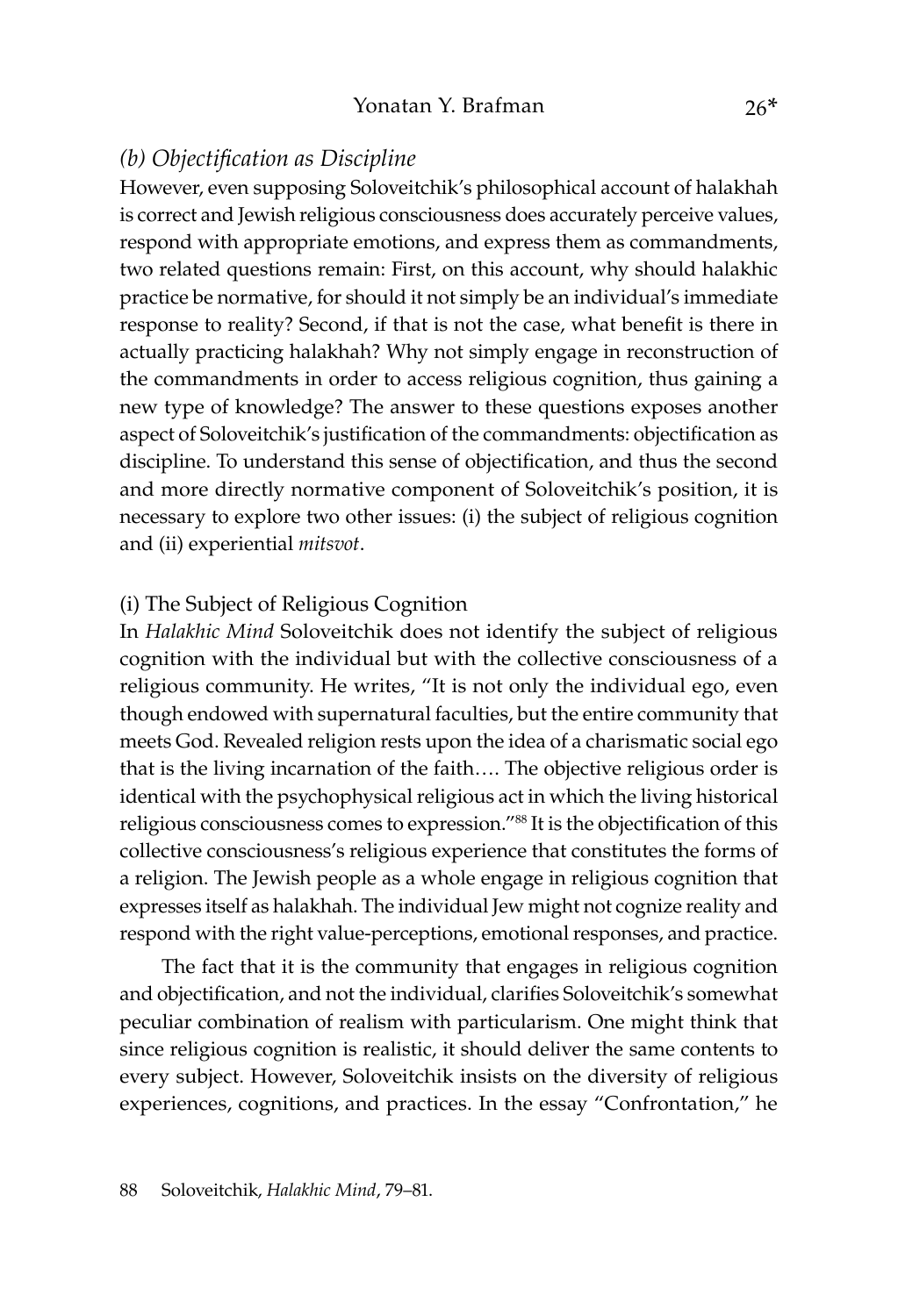argues that differences in religious practice and thought are witness to the incommensurable religious experiences of historical faith communities: "The *logos*, the word, in which the multifarious religious experience is expressed does not lend itself to standardization or universalization.... It reflects the numinous character and the strangeness of the act of faith of a particular community…."<sup>89</sup> The subject of religious cognition is not the individual that confronts a universal reality but a religious community that confronts a common reality and its particular historical experience.

Finally, Soloveitchik holds that the participation of the entire religious community in religious activity results in the further development of religious forms: "This history and psychology of religion will attest to the fact that the force and effectiveness of religion, grows commensurately with the increasing participation of the entire society in the religious drama, with continuing embodiments of its formless subjectivity and with the expansion of its objectified form and symbol."90 As I will show, this position has an important influence on Soloveitchik's view of halakhic authority. However, at least initially—prior to a certain amount of internalization—the individual member of a religious community confronts the religion's norms as external to her. They meet her simply as actions to be done. But why should the individual actually do them? An answer is suggested by Soloveitchik's theoretical halakhic analyses.

#### (ii) Experiential *Mitsvot*

A number of commentators have noted that Soloveitchik devoted significant effort to studying one particular type of commandment.<sup>91</sup> In fact, Aharon Lichtenstein credits him with inventing this type.<sup>92</sup> The medieval Jewish

- 89 Joseph B. Soloveitchik, "Confrontation," *Tradition* 6, no. 2 (1964): 23–24; for the philosophical links between *Halakhic Mind* and this essay, see Daniel Rynhold, "The Philosophical Foundations of Soloveitchik's Critique of Interfaith Dialogue," *HTR* 96 (2003): 101–20.
- 90 Soloveitchik, *Halakhic Mind*, 79.
- 91 See, for example, Aharon Lichtenstein, "R. Joseph Soloveitchik," in *Great Jewish Thinkers of the Twentieth Century*, ed. Simon Noveck (Washington, D.C.: B'nai B'rith Books, 1985), 281–98; and Marvin Fox, "The Unity and Structure of Rabbi Joseph B. Soloveitchik's Thought," in *Exploring the Thought of Rabbi Joseph B. Soloveitchik*, ed. Marc Angel (Hoboken: Ktav, 1997), 25–56.
- 92 Lichtenstein, "R. Joseph Soloveitchik," 295. Lichtenstein recognizes a focus on experiential commandments as one of two central pillars of Soloveitchik's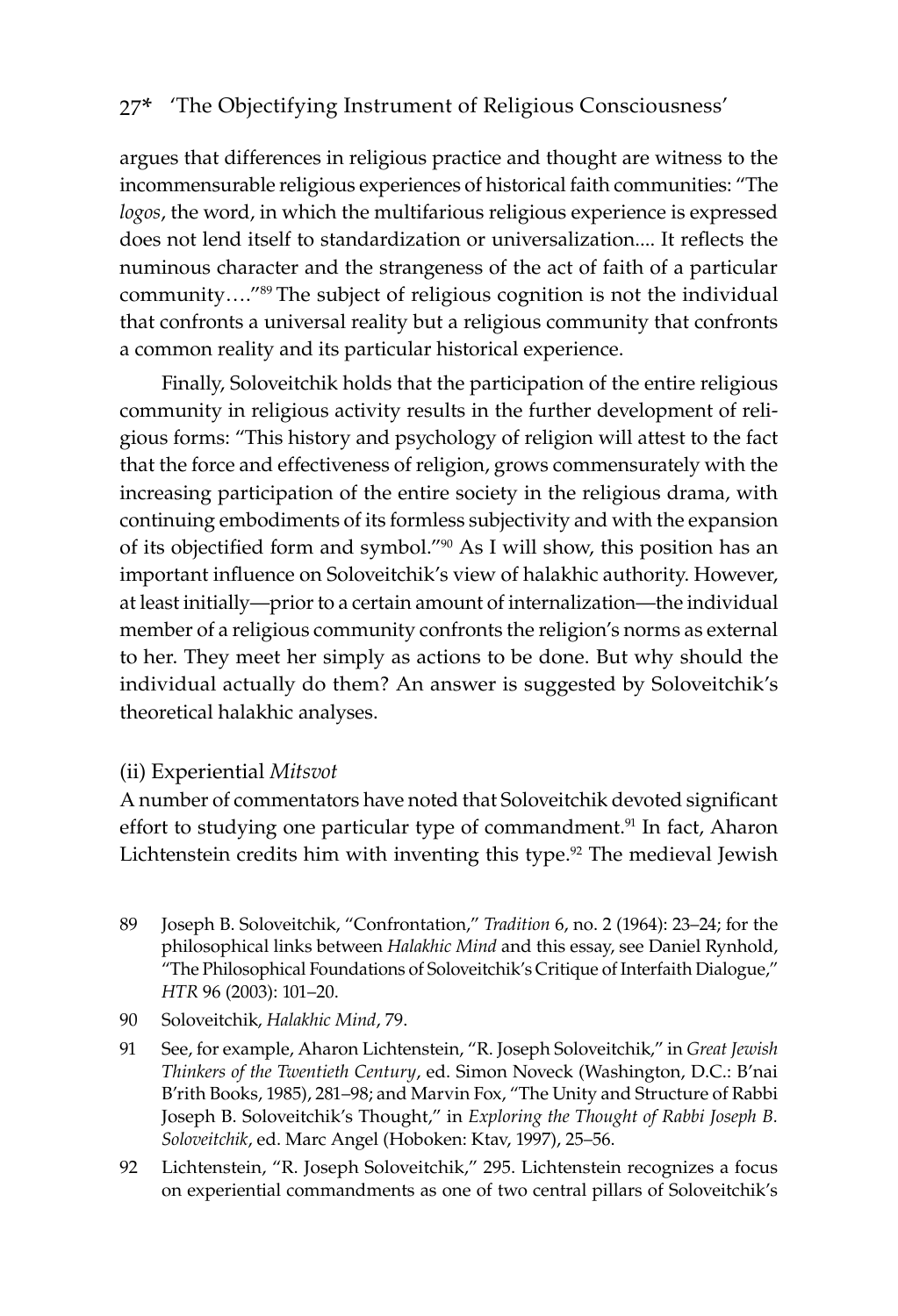philosopher Baḥya ibn Pakudah divides the commandments into two categories: commandments of the body and commandments of the heart.<sup>93</sup> Soloveitchik recognizes these categories and adds a third—experiential commandments. In describing them, he writes:

The Halakhah enters a new dimension of human life, that of subjectivity and inwardness. In contrast to the actional *mitzvot*, the experiential *mitzvot* postulate a way not of doing but of experiencing as well. The Halakhah attempts to regulate not only the body but also the soul…. Halakhic examination reveals the primary characteristic of that group of *mitsvot* which finds expression in parallel action. It is that in each *mitzvah* we must carefully discriminate between *ma'aseh ha-mitzvah* (the piecemeal process of actual execution) and *kiyyum ha-mitzvah*, compliance with the norm. *Ma'aseh ha-mitzvah* denotes a religious technique, a series of concrete media through which the execution of the *mitzvah* is made possible, while *kiyyum ha-mitzvah* is related to the total effect, to the achievement itself, to the structural wholeness of the norm realization.<sup>94</sup>

Experiential commandments require certain physical acts (*ma'asim*) but the latter are not sufficient for their fulfillment (*kiyyum*); rather, the commandment is only fulfilled when the individual experiences a particular emotional state. The physical act is referred to as the *ma'aseh ha-mitsvah*, while the emotional state is referred to as the *kiyyum ha-mitsvah*. The precise nature of each and their relation are unclear, however, and are discussed below.

exposition of the implementation of halakha. The other is sanctification, which Soloveitchik understands as concerned with the negative commandments and withdrawal from instinctual drives so as to redeem them. As I note below, there is a case to be made that negative commandments are experiential in a looser sense.

- 93 Baḥya Ben Joseph ibn Pakudah, *The Book of Direction to the Duties of the Heart*, ed. and trans. Menahem Mansoor (Portland: Littman Library of Jewish Civilization, 2004), 87–100.
- 94 Joseph B. Soloveitchik, *Worship of the Heart: Essays on Jewish Prayer*, ed. Shalom Carmy (Jersey City: Ktav, 2003), 15–18.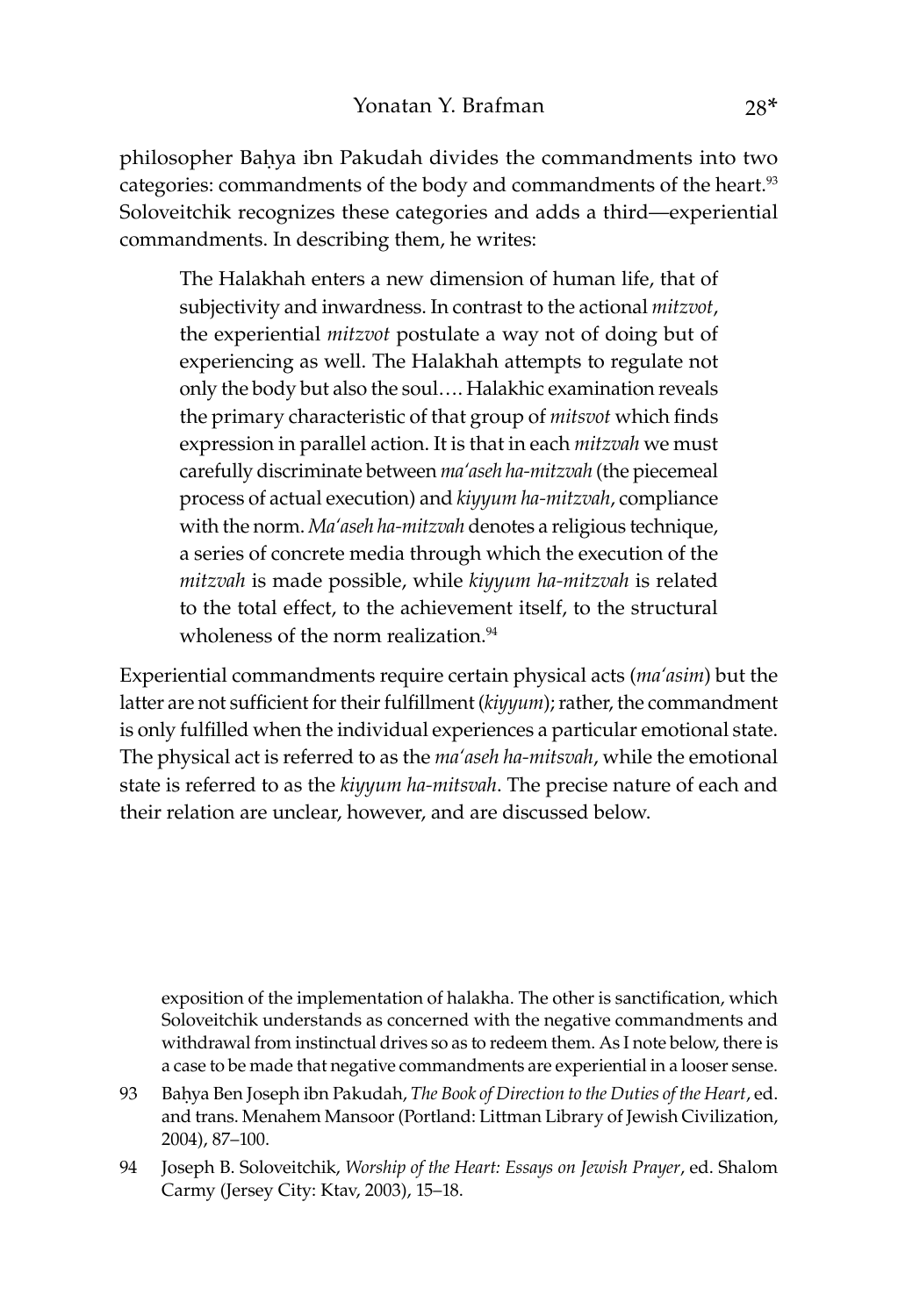Soloveitchik recognizes a number of norms as experiential, including: prayer,<sup>95</sup> honoring and revering parents,<sup>96</sup> reading the Torah,<sup>97</sup> mourning the dead, and rejoicing on the festivals.<sup>98</sup> Mourning the dead and rejoicing on the festivals are particularly instructive examples because he analyzes them together, and this shows the significance of the distinction in his thought.<sup>99</sup>

Some background is necessary: There is a commandment to mourn the death of one's close relatives, including one's parents, spouse, children, and siblings.<sup>100</sup> There are several stages of mourning beginning with the period from the time of death until burial (*aninut*), the seven days following the burial (*shiv'ah*), thirty days following the burial (*sheloshim*), and for a parent the twelve months following the burial (*sheneim asar ḥodesh*). During *shiv'ah*, a number of activities are forbidden, including cutting one's hair, laundering clothing, washing oneself, anointing oneself, sexual intercourse, wearing leather footwear, working, and learning Torah.<sup>101</sup> There is also a commandment to rejoice on festivals, including Passover (*pesaḥ*), Tabernacles (*sukkot*), and Pentecost (*shavu'ot*). 102 During the time of the Temple in Jerusalem, rejoicing during the festival primarily involved bringing a *korban shelamim*, peace offering. However, Maimonides adds that presently each individual must rejoice in his or her own manner, children with nuts and other delicacies, women with new clothing and ornaments, and men with meat and wine.<sup>103</sup>

Soloveitchik raises a number of questions concerning Maimonides's rulings on the laws of mourning and its relation to other areas of halakhah, including the different implications for mourning practices of the occurrence of the Sabbath and festivals. It would be an undue detour to recapitulate this

- 96 Joseph B. Soloveitchik, *Family Redeemed: Essays on Family Relationships*, ed. David Shatz and Joel B. Wolowelsky (Jersey City: Ktav, 2002), 127–57.
- 97 Joseph B. Soloveitchik, *Shi'urim le-Zekher Abba Mari Zt"l*, 2 vols. (Jerusalem: Akiva Joseph, 1985), 2:229–30.
- 98 See below.
- 99 Published in Hebrew in Soloveitchik, *Shi'urim le-Zekher Abba Mari*, 2:197–212; translated into English with slight changes as "The Essential Nature of Mourning," in *Out of the Whirlwind*, 49–85. All citations are from the translation.
- 100 Codified by Maimonides as Positive Commandment #37.
- 101 *Mishneh Torah*, Book of Judges, Laws of Mourning, 8:1.
- 102 Codified by Maimonides as Positive Commandment #54.
- 103 *Mishneh Torah*, Book of Times, Laws of Rest on Festivals, 6:17–18.

<sup>95</sup> Ibid., 19–26.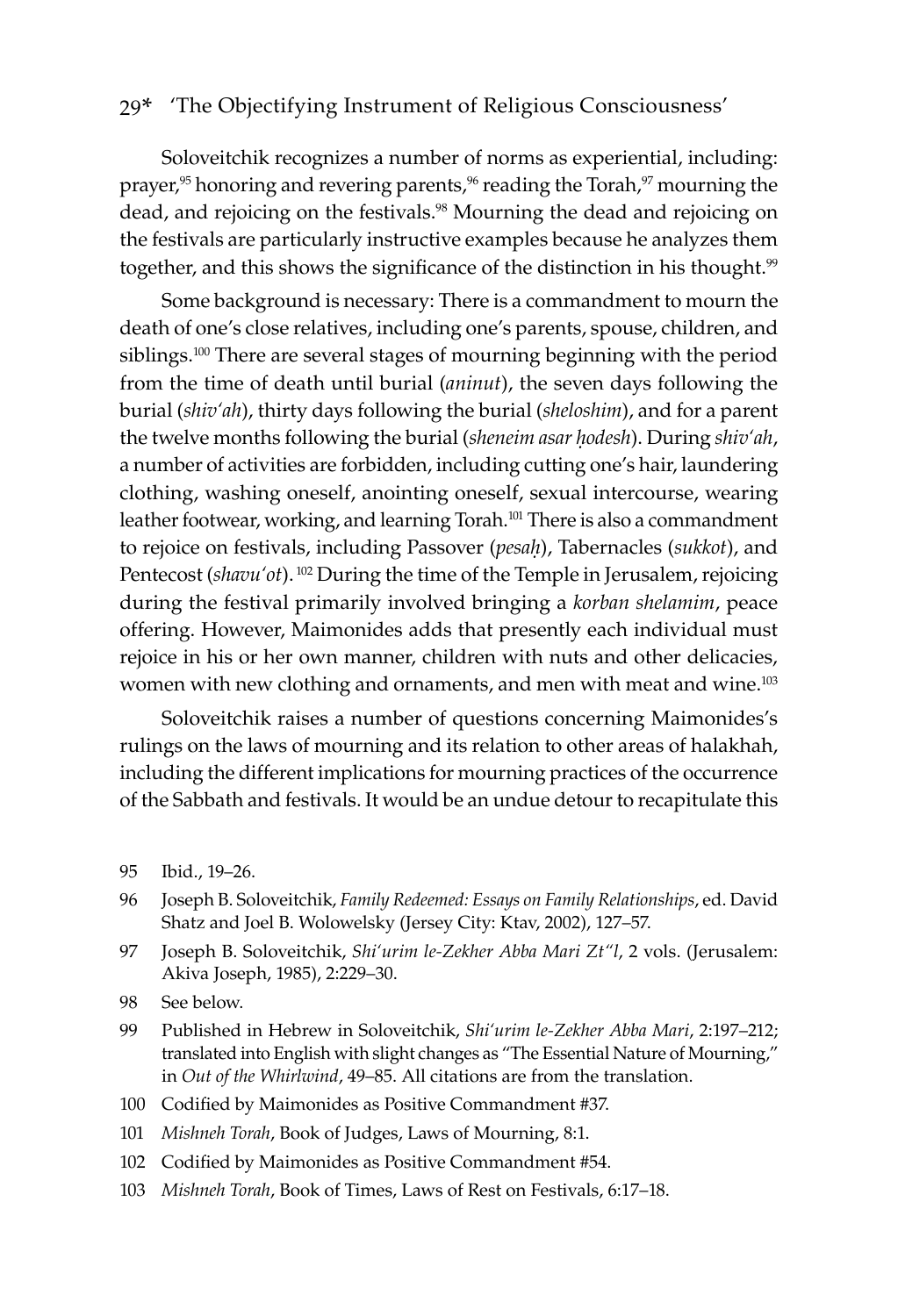masterful discussion. Suffice it to note that, in attempting to resolve these difficulties, Soloveitchik is led to reflect on the reason why the obligation to rejoice on festivals supersedes the obligation to mourn, in that the mourning practices of *shiv'ah*, referred to as *avelut*, are suspended on festivals. It is not readily apparent that this should be the case. The Sabbath does not supersede the obligation to mourn in the same way (only public mourning practices are suspended). Moreover, the practices required by the obligations to mourn and to rejoice seem compatible. For example, one could refrain from sexual intercourse and still partake of meat and wine.

Soloveitchik argues, however, that the obligation to mourn is not comprised simply of the various prohibitions described above:

[*A*]*velut* entails, in its very essence, carrying out the positive commandment to mourn; and it encompasses in the first instance, not the observance of prohibitions but the affirmative *kiyyum* of mourning as a phenomenon…. [T]hese prohibitions are merely the mechanism for realizing the state of *avelut*, the concrete means by which the commandment to mourn is carried out. Conceptually, mourning remains a *kiyyum*, a positive realization.104

Beyond the individual prohibitions, there is thus a positive commandment to mourn. Achieving the inward state of bereavement is the *kiyyum*, or fulfillment, of the obligation. The specific prohibitions are "merely the mechanism" for realizing this emotional state. Similarly, in reference to rejoicing, he writes,

Notwithstanding the ways in which we have been commanded to fulfill the *mitzvah* of rejoicing on a festival (in Temple times, by eating sacrificial meat; nowadays by other practices such as eating meat and drinking wine), it is plainly-clear that this *mitzvah* in fact entails a joyful heart in the simplest sense, requiring the individual to be joyful on the festival. The specific *halakhot* pertain only to how the commandment is to be carried out in a technical sense, but the essence of the commandment, it is clear, pertains to the person's inner state on the festival.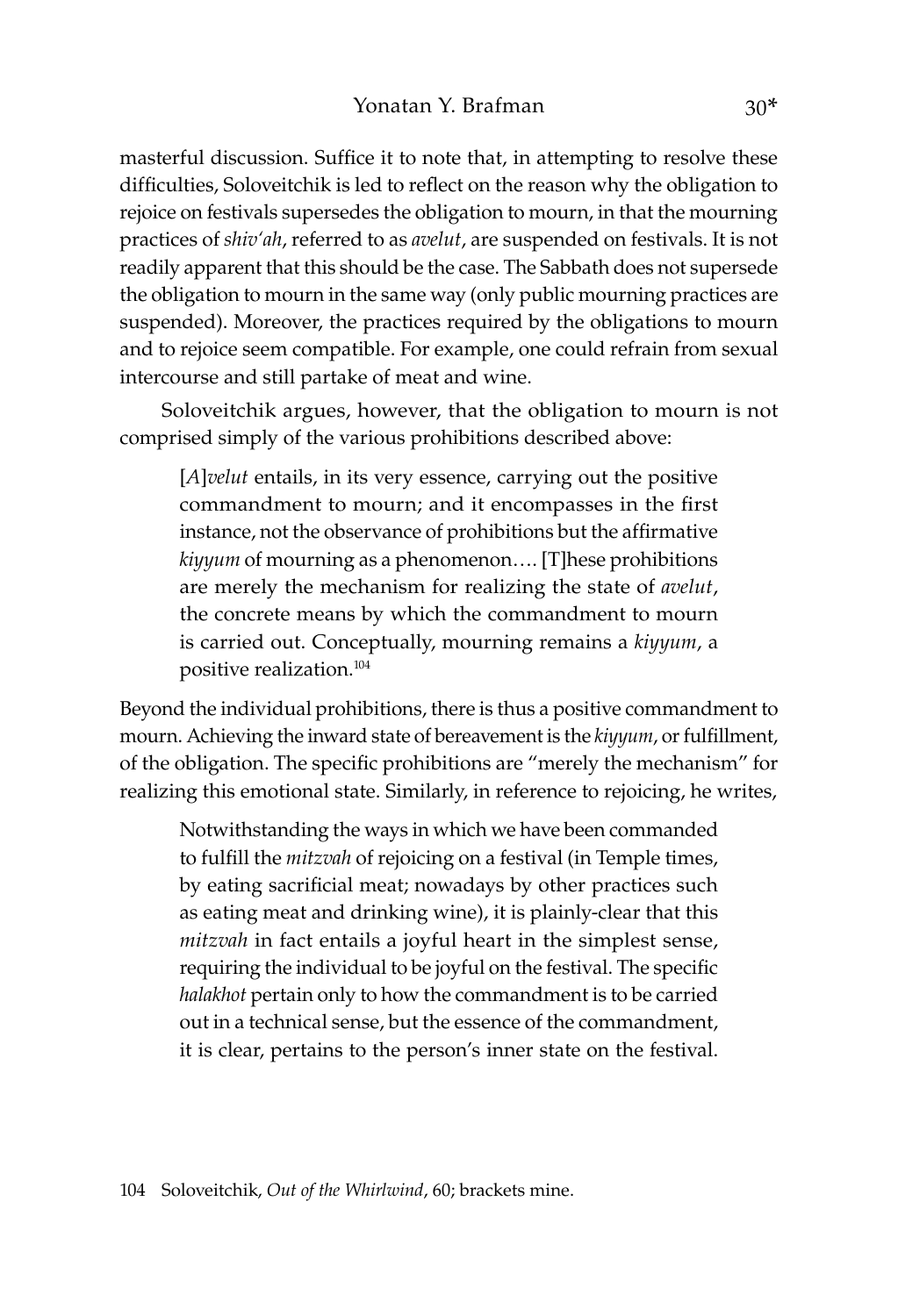In formulating specific details, the Torah simply directed how the inner joy is to be actively affirmed.<sup>105</sup>

The obligation to eat from the sacrificial offering during the time of the Temple or for men to eat meat and drink wine in the present is not the "essence" of the commandment. Rather, the fulfillment of the commandment is the achievement of the emotional state of joy. The actions are simply the way in which the joy is to be "carried out in a technical sense" or "actively affirmed."

With these conceptions of the nature of the obligations to mourn the dead and to rejoice on the festivals in hand the reason their fulfillment is incompatible becomes apparent:

Mourning on a festival thus appears to be contradicted not by the activities that concretize the festival joy…. Rather, it is the *kiyyum* of festival joy through the heartfelt experience that is incompatible with mourning. Seen in this light, mourning and rejoicing are, indeed, inherently opposites; and since a mourner could not possibly realize the essential commandment of inner joy, it follows that all his gestures on the festival, such as eating meat, would lack real substance. Those actions, after all, are simply means for concretizing the goal of inner joy. It appears that mourning too—although in practice realized through the mandated eleven prohibitions—constitutes in its essence and basic *kiyyum* an element of inward experience. In effect, the Torah has required that inward soulful mourning be expressed through observance of the eleven prohibitions, but the central *kiyyum* consists of a psychological state of dejection and sadness…. This then is the meaning of the…determination that a mourner does not follow the mourning practices on a festival because the community's positive commandment to rejoice on the festival displaces the individual's positive commandment to mourn. Mourning and festival rejoicing are mutually exclusive; the *kiyyum* of one cancels that of the other and the two cannot be achieved simultaneously. The external actions, to be sure, can co-exist, and one could practice outer, concrete expressions of mourning while eating sacrificial meat. But these actions were intended merely as expressions of psychological states,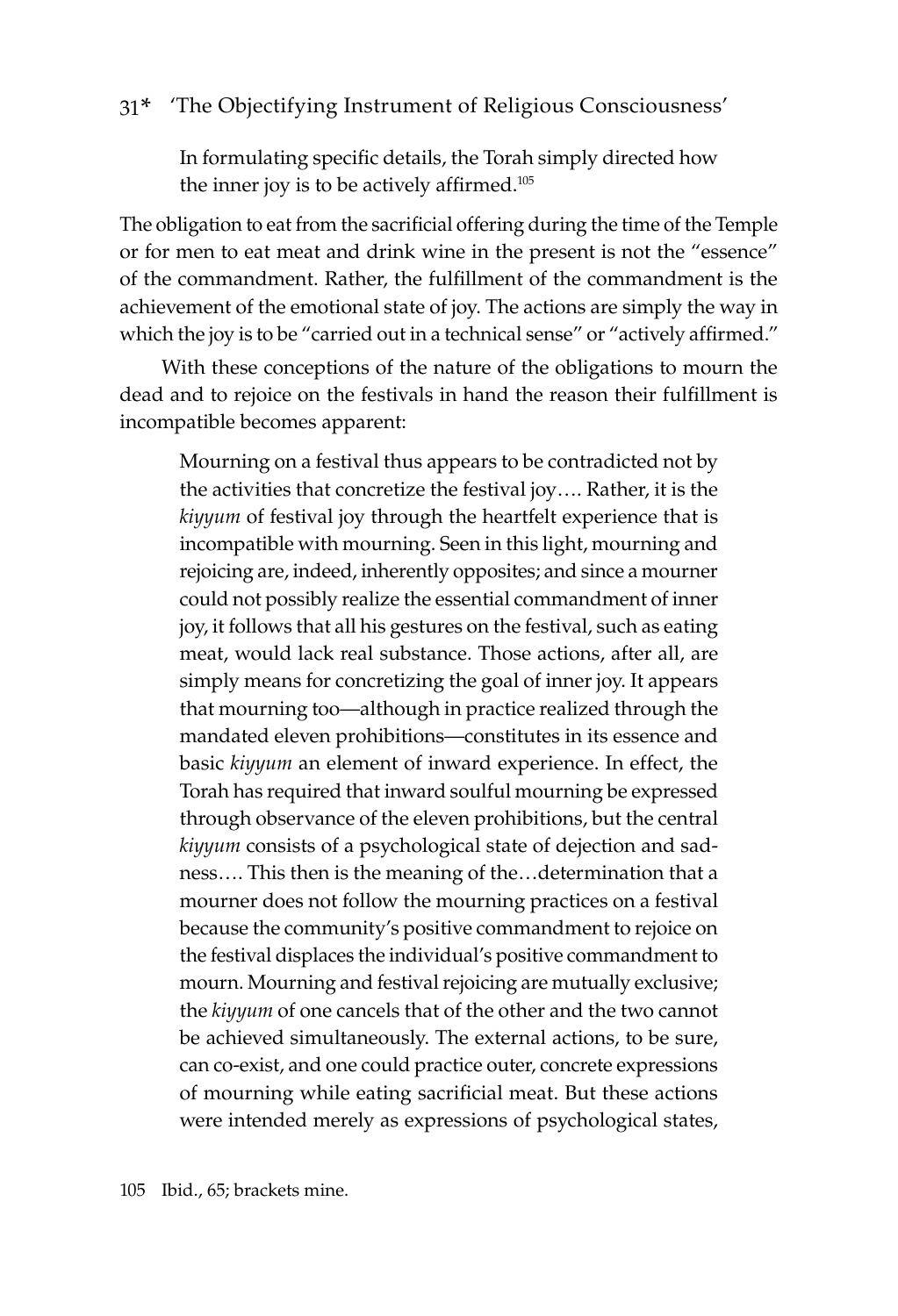as means for effecting the *kiyyum* of inner mourning or inner rejoicing, and one commandment is displaced by the other.<sup>106</sup>

Further reflecting on these obligations and their interaction with other laws, Soloveitchik connects each with a different experience: "[J]oy is merely an emotional expression of the human experience of standing before God,"<sup>107</sup> while mourning is the emotional expression of "distancing before God."<sup>108</sup> Each of these emotional states thus reflects diverse human experiences: closeness to God and estrangement from God.

Alex Sztuden offers a helpful discussion of Soloveitchik's position regarding the relation between the *kiyyum* and the *ma'aseh* of commandments by focusing on this particular analysis.<sup>109</sup> He correctly links Soloveitchik's position on experiential commandments with the description of halakhah as objectification in *Halakhic Mind* and then offers a number of criticisms of the position from psychological, philosophical, and halakhic perspectives. The adequacy of Soloveitchik's halakhic analysis is not of concern presently. Sztuden's psychological criticism is that Soloveitchik builds implausible expectations into the obligations of halakhic norms. If the basic fulfillment of the norm of rejoicing on the festival requires one to be joyful, which is incompatible with mourning, an individual who has recently sustained the loss of a loved one is required to reject her feelings of bereavement and rejoice. Sztuden believes that this demanding view is inconsistent with Soloveitchik's position, expressed elsewhere, that halakhic observance is achievable by the average person.<sup>110</sup>

Sztuden rightly notes that Soloveitchik identifies the *ma'aseh ha-mitsvah* with objectivity and the *kiyyum ha-mitsvah* with subjectivity. The *ma'aseh* is an objective act; the *kiyyum* is a subjective state. However, he argues that

106 Ibid., 69–71.

- 107 Ibid., 78; brackets mine.
- 108 Ibid., *Out of the Whirlwind*, 81.
- 109 Alex Sztuden, "Grief and Joy in the Writings of Rabbi Soloveitchik, Part I: Psychological Aspects," *Tradition* 43, no. 4 (2010): 37–55; idem, "Grief and Joy in the Writings of Rabbi Soloveitchik, Part II: Philosophical Aspects of the Ma'aseh/ Kiyyum Distinction," *Tradition* 44, no. 1 (2011): 9–32; and idem, "Grief and Joy in the Writings of Rabbi Soloveitchik, Part III: Halakhic Aspects," *Tradition* 45, no. 2 (2012): 67–79.
- 110 For citations see Sztuden, "Grief and Joy in the Writings of Rabbi Soloveitchik, Part I: Psychological Aspects."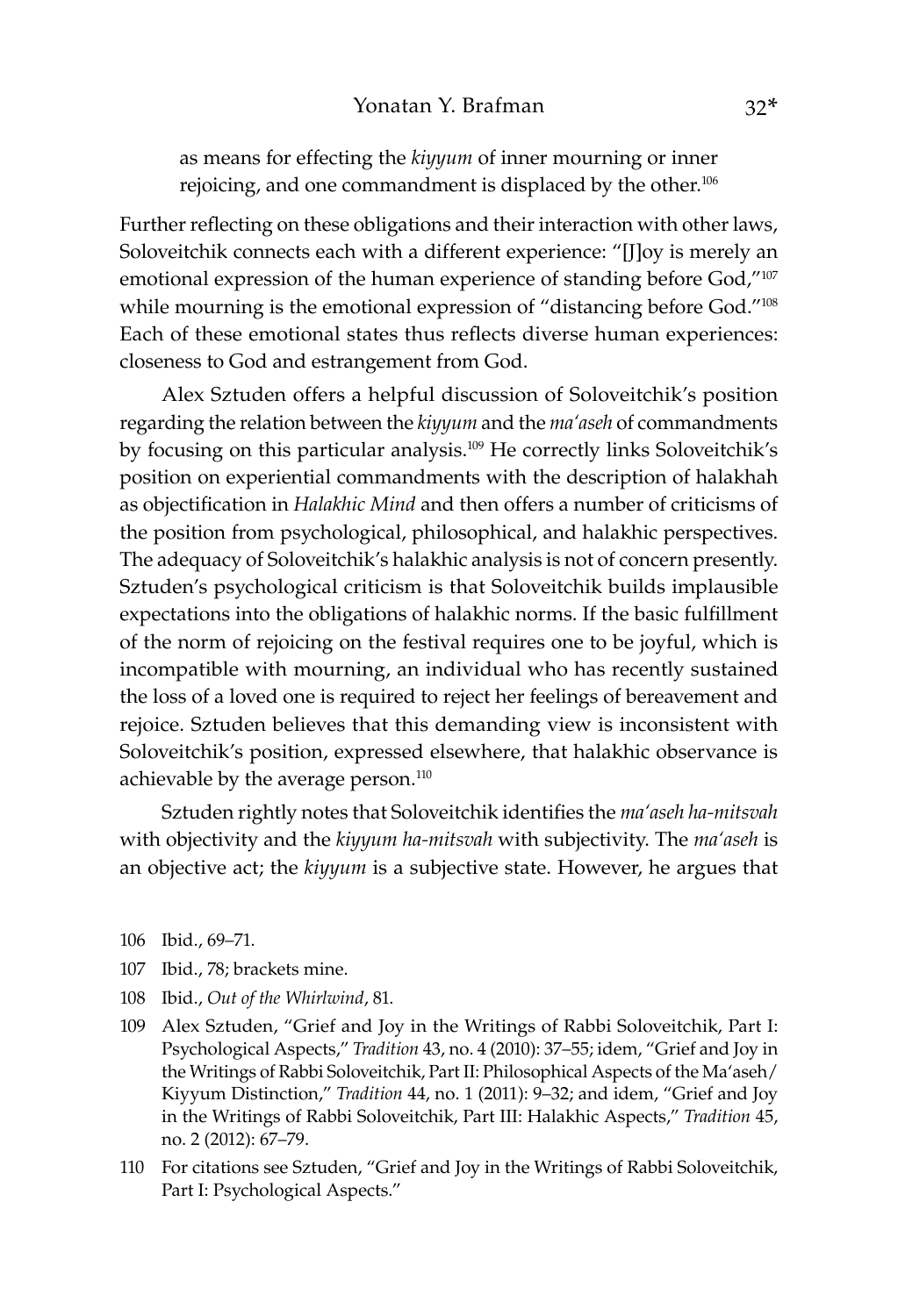Soloveitchik describes their relation inconsistently. Sztuden identifies four ways Soloveitchik describes the relation between *ma'aseh*/objectivity and *kiyyum*/subjectivity:

1) Objective act *triggers* subjective state….

- 2) Objective act *expresses* subjective state….
- 3) Objective act *shapes* subjective state….
- 4) Objective act *realizes* subjective state....<sup>111</sup>

Sztuden specifically rejects the first relation because he thinks that it runs afoul of Soloveitchik's critique of Maimonides's approach to rationalizing the commandments in the *Guide of the Perplexed*: It turns the commandments into mere instruments for the attainment of emotional responses. However, as noted above, Soloveitchik's actual problem with Maimonides's approach is the reduction of religion to another realm of consciousness or culture. But in this relation the action is conceived of as the means for triggering specifically religious emotions.

More broadly, Sztuden argues that the three relations subscribe to a form of dualism of inner experience and outer deed or, alternatively, that the means can be specified without reference to the end.112 However, Soloveitchik does not hold that there is such a separation. First, the *ma'aseh ha-mitsvah* is nearly always necessary (except in derivative cases) for the fulfillment of the commandment. Second, Soloveitchik does not think that the external actions and internal state are unconnected to one another. Festival joy is nearness to God, which corresponds to certain specific behaviors; mourning is distance from God, which also corresponds to certain specific behaviors. The actions and the emotional states are codetermining.

Furthermore, Sztuden takes an overly static view of halakhic practice and does not recognize the two different subjects and senses of objectification in Soloveitchik's philosophical account of halakhah. Conceptually, halakhah is initially the objectification of Jewish collective consciousness's cognition of reality, including such occurrences as nearness and distance from God. This cognition is originally emotional, including joy and bereavement, and directed at values, which Soloveitchik does not identify here; but it expresses itself as commandments, such as mourning and rejoicing practices. Temporally,

- 111 Sztuden, "Grief and Joy in the Writings of Rabbi Soloveitchik, Part II: Philosophical Aspects of the Ma'aseh/Kiyyum Distinction," 32.
- 112 Ibid., 31.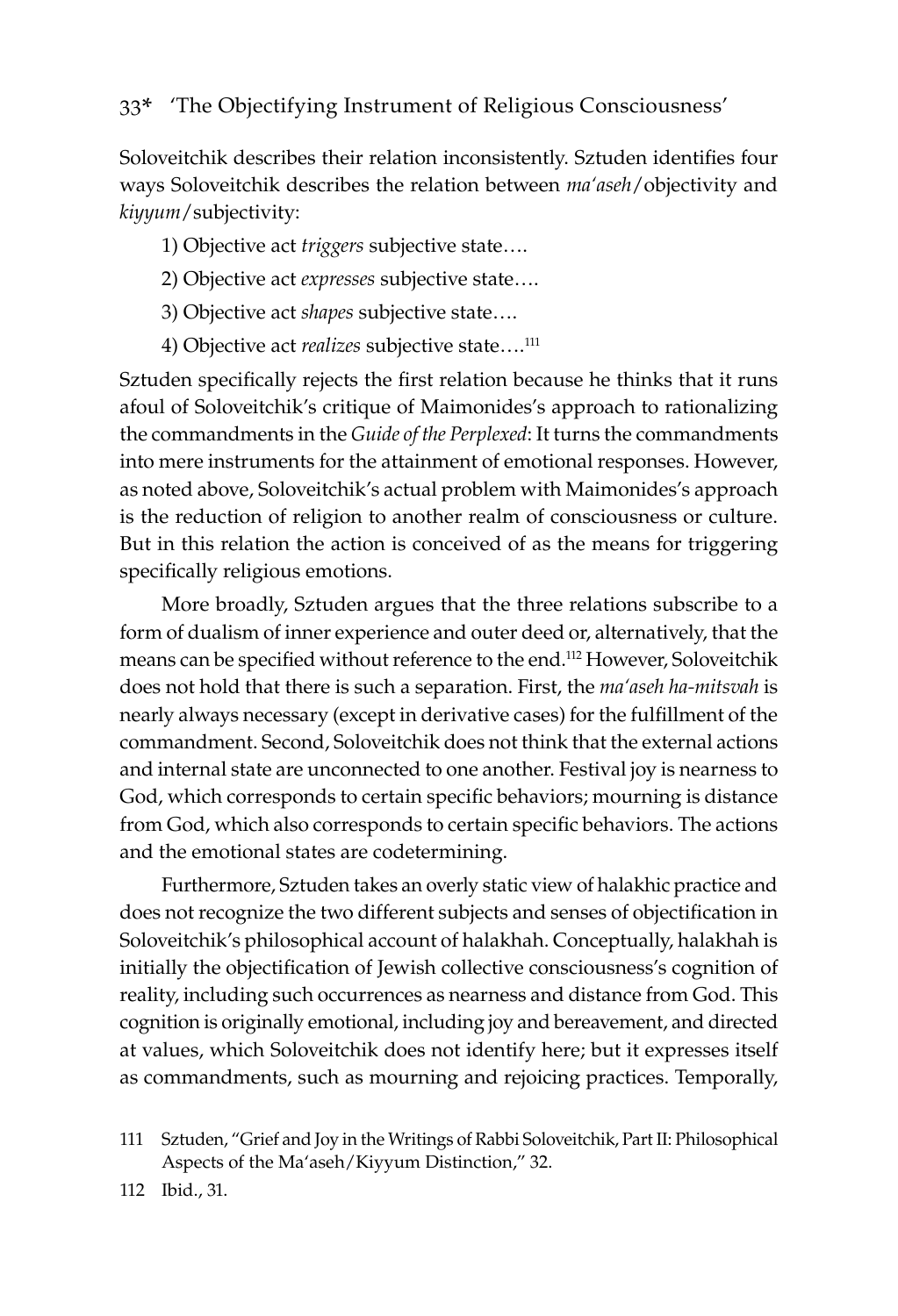for the individual Jew experiential commandments are initially actions that aim to trigger certain emotional responses: mourning and rejoicing practices attempt to stimulate the emotions of bereavement and joy, respectively. However, halakhah is a discipline that is practiced over a lifetime, and through continuous engagement in halakhic practice the individual's subjectivity is shaped by its norms. She comes to experience the appropriate emotions and perceive the correct values without the norms needing to trigger them. This is the sense of objectification as discipline. Indeed, halakhic practice can be described as a form of *bildung*, in which an individual is formed by and eventually appropriates a religious culture.<sup>113</sup> Thus, once the discipline is complete, the commandments become expression once again. They express the individual's subjectivity that has been shaped under their influence. Sztuden is thus correct that there is a fourth relation in which the external actions fully realize the internal state and there is no longer any dichotomy between internal state and external action. However, this is achieved only after a process in which the individual's actions are guided and emotions are shaped by halakhic discipline.

Consequently, Sztuden's criticism of Soloveitchik's approach because of its psychological demandingness falls away. Soloveitchik is clear in his essay "Catharsis" that "[t]he Torah…has also tried to control the inner life of man. Laws such as 'thou shalt not covet,' 'thou shalt not hate thy brother,' are as integral a part of the [halakhic] normative system as are those related to human external action. In a word, the [halakhah] thinks there is an ethic, not only of action, but of feeling, as well. Man is master over his own emotional

113 Alternatively, and as my use of the term "discipline" suggests, halakhic practice could be understood as *assujettissement* in the sense developed by Michel Foucault and translated variously as "subjection," "subjectivation," or "subjectification." See *Discipline and Punish: The Birth of the Modern Prison,* trans. Alan Sheridan (New York: Random House, 1995), especially 135–94. I have chosen to use the term "objectification" instead of "subjectification" because this is the term that Soloveitchik himself uses to describe both the expression of norms (where the direction is from the collective subject to normative object) and the discipline of the individual (where the direction is from the objective norm to the individual subject). It would be confusing to introduce a term to gloss a sense of Soloveitchik's "objectification" that seems to mean the opposite of it. I have developed the connection between Soloveitchik's understanding of halakhic practice as a discipline and Foucault's notion of practices of freedom in "Halakhic Practice as Critical Praxis: Cataphatic and Apophatic Forms of Bodily Resistance in Recent Jewish Thought" (in preparation).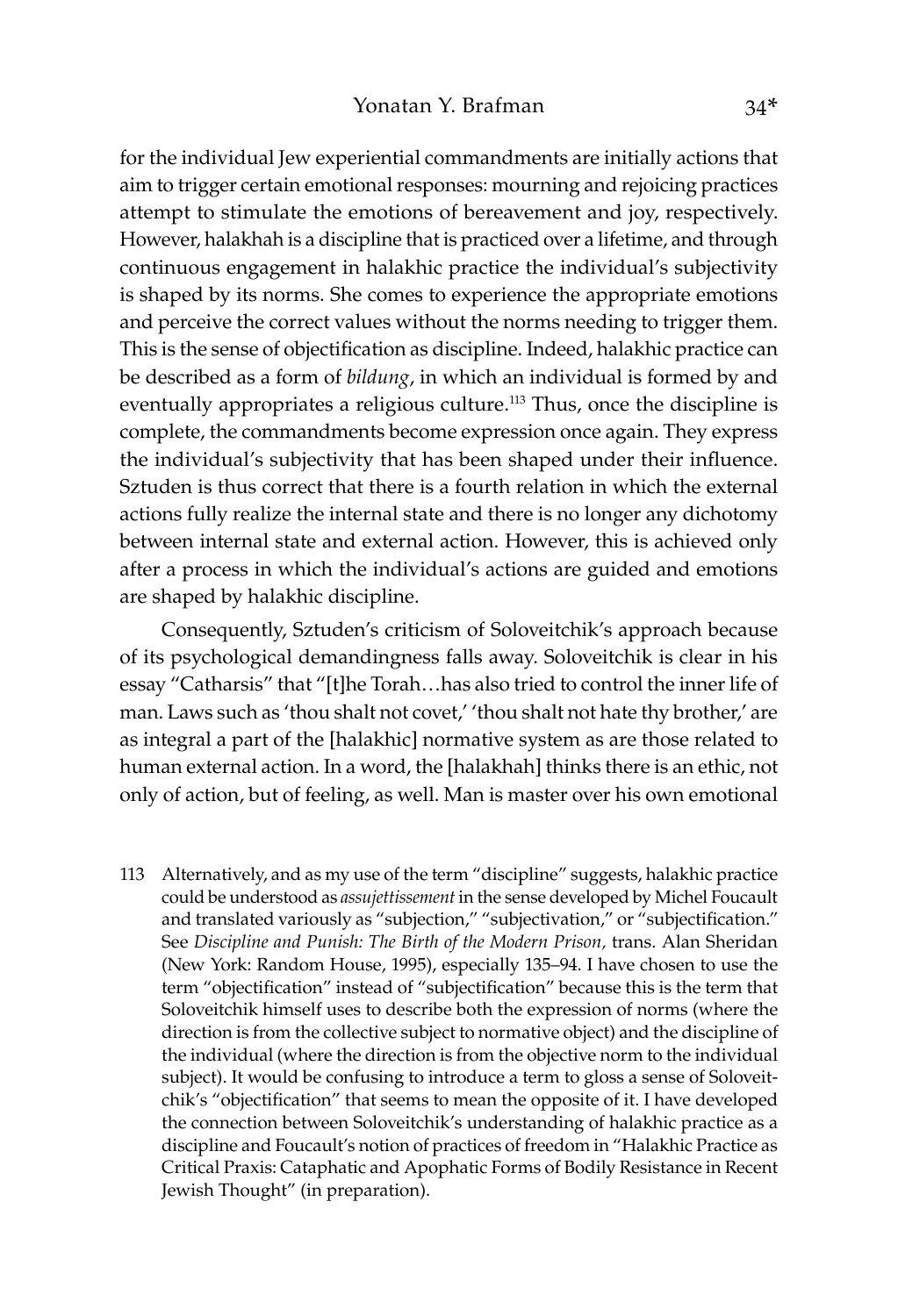world…."114 Elsewhere, he writes, "Freedom of will, according to Judaism, is not limited to external action. Its application extends to the inner life of man. Man freely forms his living experience by selecting ennobling and worthwhile emotions out of a pile of unorganized and amorphous moods, and molds them into a great experience, endowed with constancy and directedness."115 Doubtless, this seems to demand an impossible task if one takes a static perspective. However, if one views halakhah as a discipline in which an individual's subjectivity is shaped by halakhic practice, the task of responding with the requisite emotions is not as difficult.

Returning to the broader issue of *ta'amei ha-mitsvot*, recall that halakhah is not simply a practice but the expression of cognition of reality. There is then a specifically normative justification of halakhic practice for the individual: Through engaging in halakhic practice as a discipline she is formed so as to have appropriate emotional responses to and accurate value-perceptions of reality. Indeed, Soloveitchik writes, "the basic moral criterion by which Judaism has been guided in the formulation of a normative system consists in the need for a relationship of congruity between reality and emotional attitudes."<sup>116</sup> In keeping with his methodological strictures, one can only reconstruct the specific value-perception and emotional response underlying a commandment out of the commandment itself; however, the reason to perform the commandment is to achieve these states and perceptions.

One might object, however, that the experiential commandments comprise a small number of halakhic norms. That is correct; however, there is evidence that Soloveitchik views them as prototypical commandments, the features of which are evident, though not fully realized, in others.117 In fact, he seems to attempt to extend the *ma'aseh*/*kiyyum* analysis to include

- 114 Joseph B. Soloveitchik, "Catharsis," *Tradition* 17, no. 2 (1978): 47.
- 115 Soloveitchik, *Out of the Whirlwind*, 168–69.
- 116 Ibid., 182.
- 117 A similar point is made by Gerald J. Blidstein in *Society & Self: On the Writings of Rabbi Joseph B. Soloveitchik* (New York: OU Press, 2012), 132. However, like Sztuden, Blidstein has a static view of halakhic practice and argues that internalization is meant to precede behavior and thus that behavior is not meant to stimulate the appropriate state. Additionally, he does not recognize that other commandments approximate the form of the experiential norms.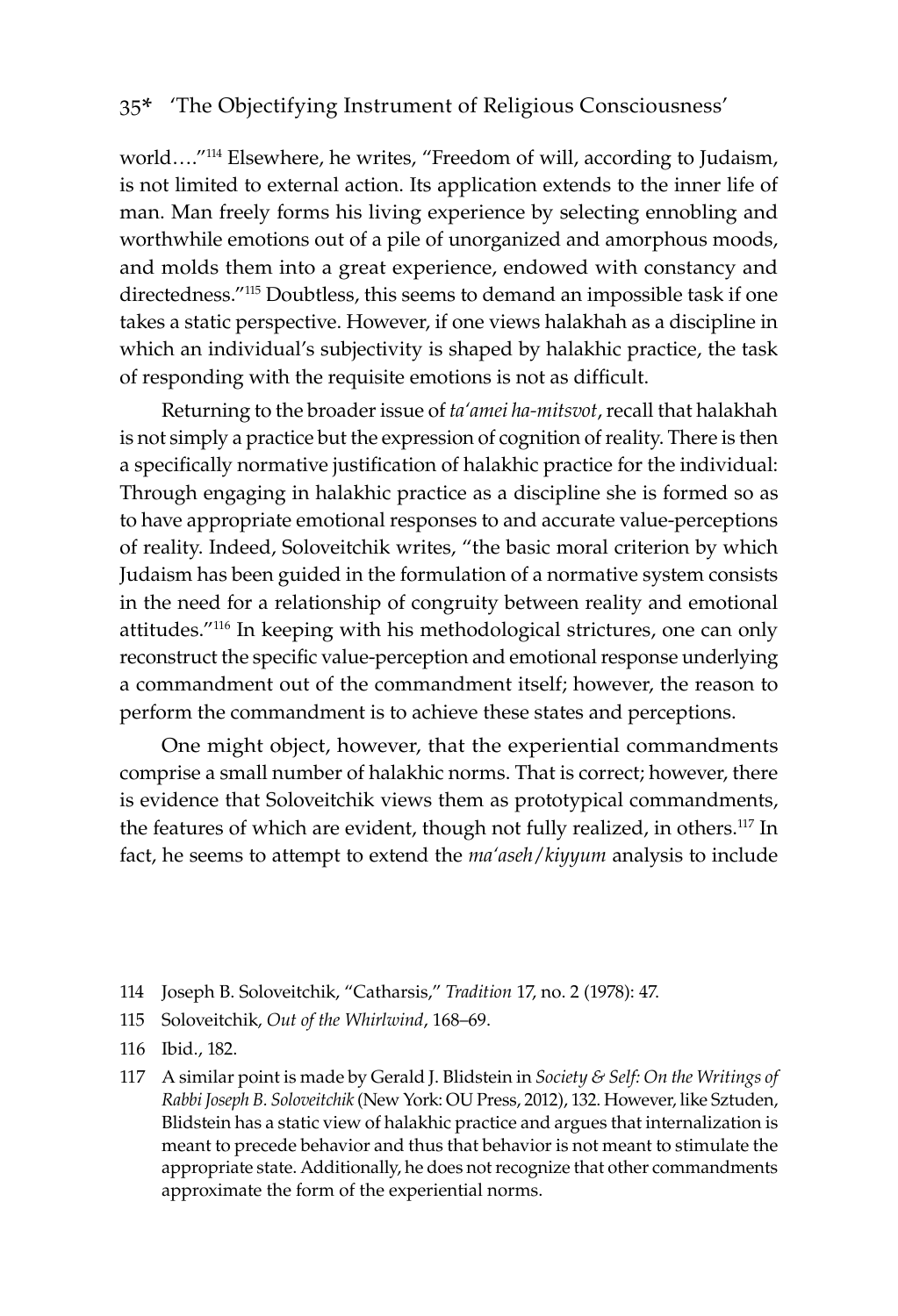all interpersonal commandments<sup>118</sup> as well as all negative commandments.<sup>119</sup> Whether or not these extensions of the strategy are successful, it is clear that Soloveitchik recognizes the experiential *mitsvot* as prototypical commandments. This is because they precisely fit his philosophical account of halakhah and make clear its implications. By engaging in halakhic practice as a discipline one shapes one's subjectivity. It is training for Jewish religious cognition, allowing one to accurately perceive values and appropriately respond with emotions. Thus Soloveitchik's philosophical account of halakhah provides his fundamental approach to *ta'amei ha-mitsvot*. It undergirds the method of reconstruction for reflection on specific commandments, normatively justifies halakhic practice, and explains his preoccupation with experiential *mitsvot*.

# III.Coda: Implications for Halakhic-Legal Practice

In concluding, it is significant to note that this revisionist account has the potential to illuminate elements of Soloveitchik's view of halakhic-legal practice as well. As Gerald Blidstein has shown, as a result of focusing too heavily on *Halakhic Man,* many students and scholars of Soloveitchik have attributed to him a formalistic view of halakhic-legal practice, in which halakhah is "the realm of the a priori, impervious to social reality, and as subject to a method partaking more of mathematics than of the human sciences."120 In contrast, a number of Soloveitchik's other texts, including those that discuss practical halakhah, present a non-formalist view, in which substantive values guide decision-making. This non-formalism is especially apparent in his conceptions of halakhic authority and decision-making.

In his essay, "Two Types of Tradition," Soloveitchik identifies two types of halakhic traditions and authorities: one which is intellectual and whose locus is the intellectual elite, and the other which is practical and whose

<sup>118</sup> See Joseph B. Soloveitchik, *Community, Covenant and Commitment: Selected Letters And Communications*, ed. Nathaniel Helfgot (Jersey City: Ktav, 2005), 333–34; and Soloveitchik, *Shi'urim le-Zekher Abba Mari*, 2:71–72.

<sup>119</sup> In this case the emotional state would be that of catharsis, recoil, or self-limitation. See Soloveitchik, "Catharsis"; idem, *Family Redeemed*, 49–50; and idem, *The Emergence Of Ethical Man*, ed. Michael S. Berger (Jersey City: Ktav, 2005), 154–55. See Brafman, "Critical Philosophy of Halakha," for a full defense of these claims.

<sup>120</sup> Blidstein, *Society & Self*, 38.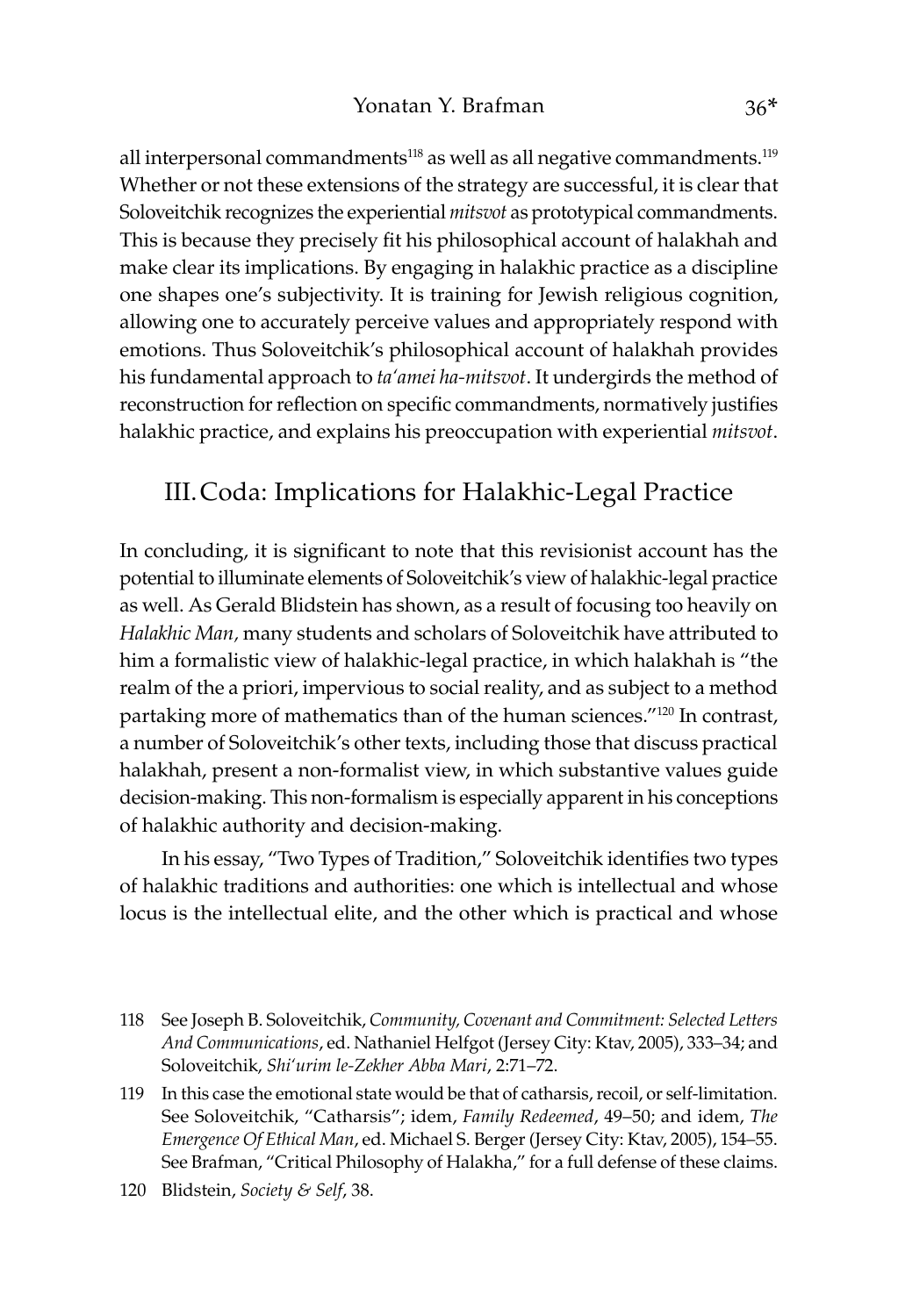locus is the whole Jewish people.121 While Soloveitchik, as always, masterfully derives this innovative notion of practical, lay authority from the halakhic sources, it is not immediately obvious how it coheres with a formalistic view of halakhah*.* In a quasi-mathematical approach halakhic norms would be entailed by the conceptual structure that underlies the halakhic system; the community's practice should have no bearing. However, in view of the philosophical account of halakhah I have derived from *Halakhic Mind*, this position is understandable. The Jewish people as a whole engage in religious cognition of reality that expresses itself in the commandments. Their behavior thus has a type of authority that can ground practices, which then do not require intellectual support.122 Soloveitchik's description of this tradition elsewhere as experiential is also consistent with this account.<sup>123</sup> Collective religious cognition results in practices, but first it is emotional.

Since in *Halakhic Man* Soloveitchik writes that its protagonist "recognizes no authority other than the authority of the intellect,"124 it is tempting to attribute to him a formalistic conception of rabbinic decision-making. However, in a number of places, including recently published responsa letters, he remarks on the roles of "intuition," 125 "intuitive feeling,"<sup>126</sup> and "subjective moods"127 in adjudication. Halakhic decision-making thus does not involve merely operating formal halakhic relations, and it is not simply a matter of discursive knowledge. But how then is this halakhic intuition achieved and what is the basis for its authority?

Soloveitchik hints at an answer in *Ma-Dodekh mi-Dod*. In it he describes his uncle, Rabbi Yitzchak Zev Soloveitchik, as having had a uniquely intimate relationship to Torah:

When the division between Man and Torah shifts entirely from its place not only do the forty-nine gates of halakhic thought

- 121 Soloveitchik, *Shi'urim le-Zekher Abba Mari*, 1:249.
- 122 See Soloveitchik, *Halakhic Mind*, 79.
- 123 Joseph B. Soloveitchik, "A Tribute to the Rebbetzin of Talne," *Tradition* 17, no. 2 (1978): 73–83; Blidstein identifies the two, see *Society & Self*, 103.
- 124 Soloveitchik, *Halakhic Man*, 79.
- 125 Joseph B. Soloveitchik, *The Rav Speaks: Five Addresses on Israel, History, and the Jewish People* (Brooklyn: Judaica Press, 2002), 50.
- 126 Soloveitchik, *Community, Covenant, and Commitment*, 24–25.
- 127 Ibid.